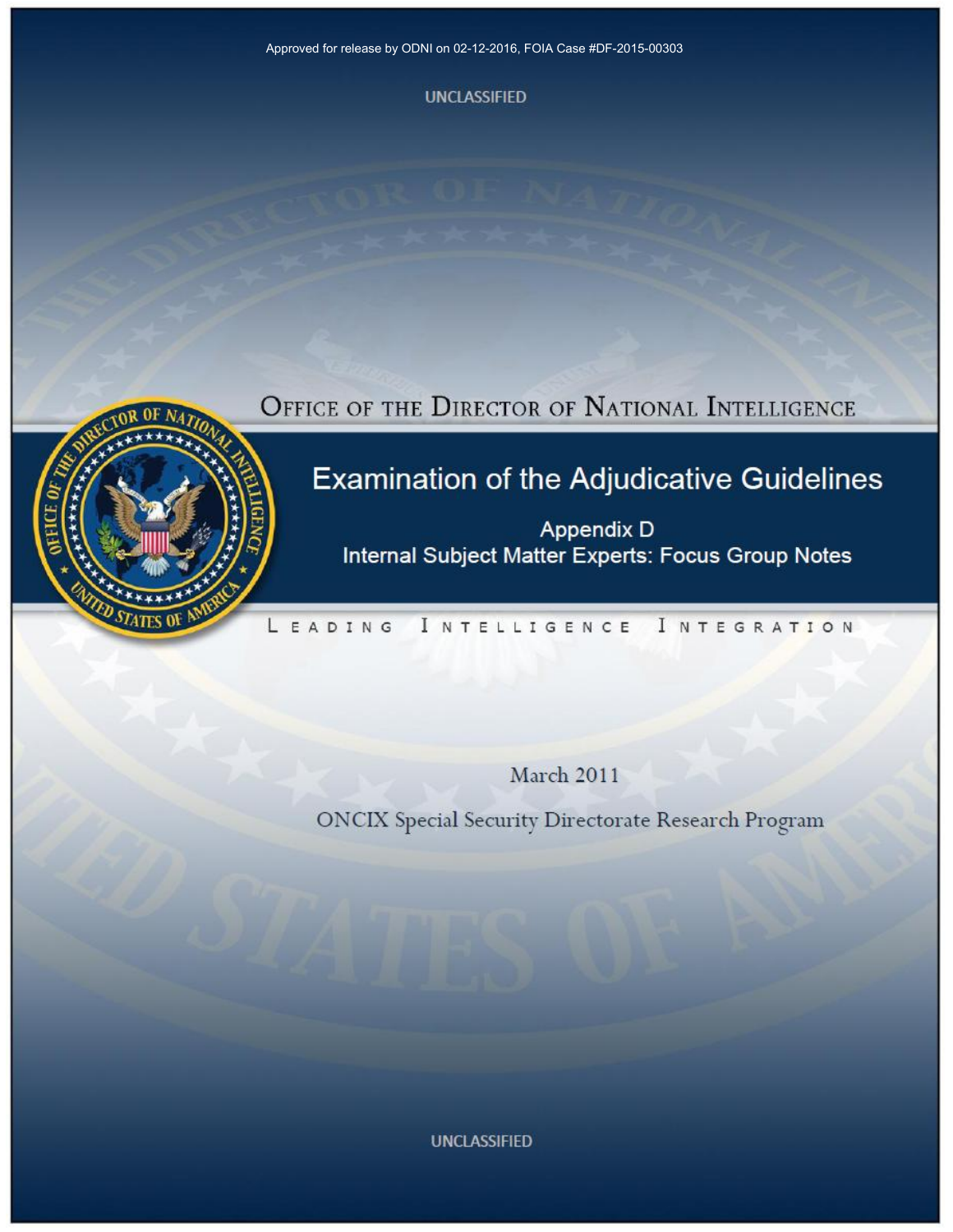*These notes capture the discussion that took place among participants in a research context. They do not necessarily represent the positions of any agency or of the Security Executive Agent.*

UNCLASSIFIED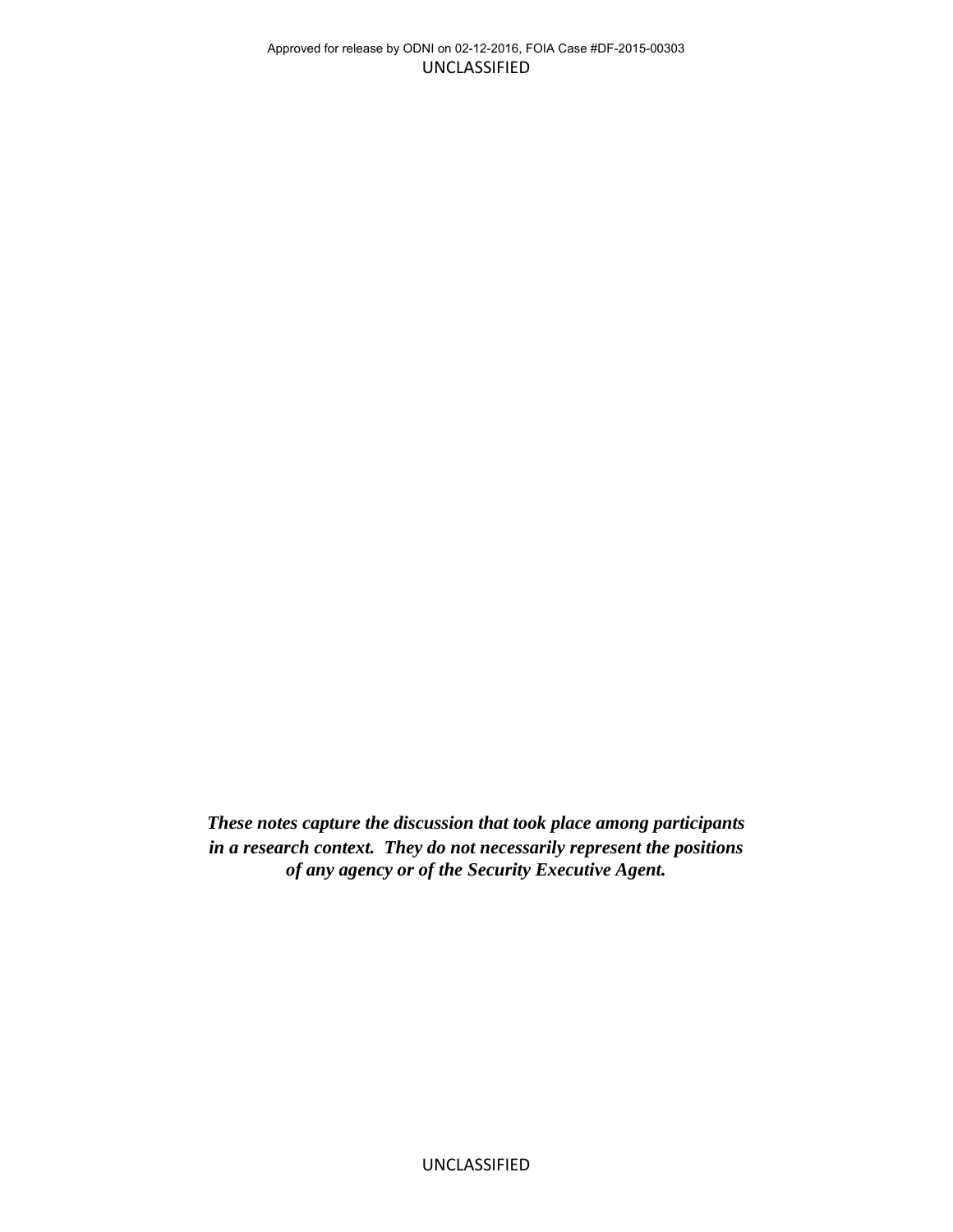# **CONTENTS**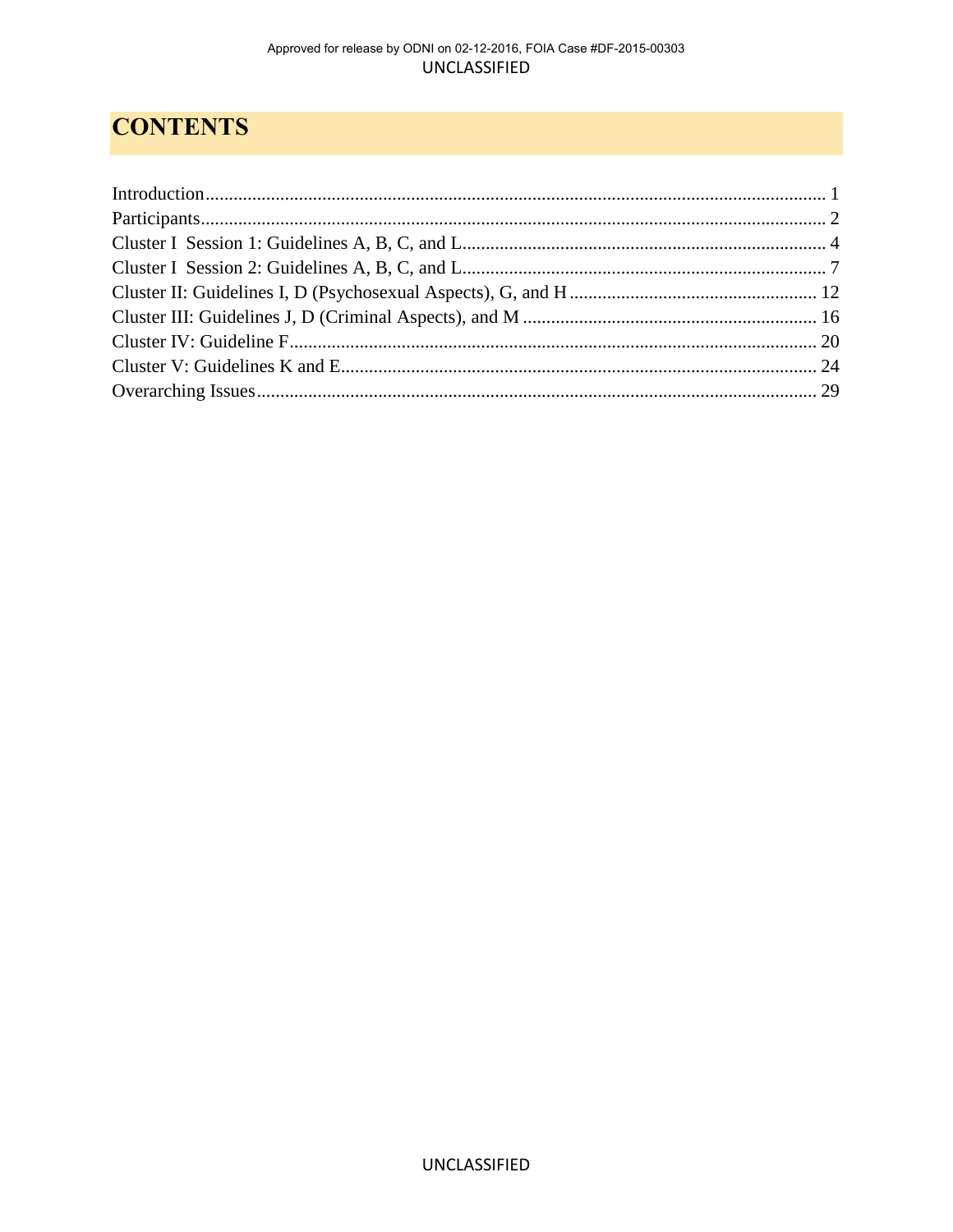## <span id="page-3-0"></span>**INTRODUCTION**

The *Examination of the Adjudicative Guidelines* Project has three components: reviewing the relevant social science literature, gathering the views of subject matter experts from outside the security community, and soliciting in a formal setting the thoughts and opinions of a body of government personnel security professionals on the substance and structure of the Guidelines. The notes that follow record the results from the third of those components.

Following the clustering model developed for the project, we conducted seven sessions for government experts: two to discuss Cluster I, one each to address Clusters II-V, and a final session devoted to issues relating to the Guidelines as a whole. The sessions varied in detail, but all were meant to capture the views of people who could contribute the perspectives of those actually making access eligibility decisions today. The other components of the project could not provide the insights available only to security professionals active in the field. Hence these sessions were essential.

Participants were selected by their agencies but their charter was to speak as government security professionals, not as bearers of agency positions. Hence all sessions were conducted on the basis of non-attribution. There are no individual or agency attributions in anything that follows.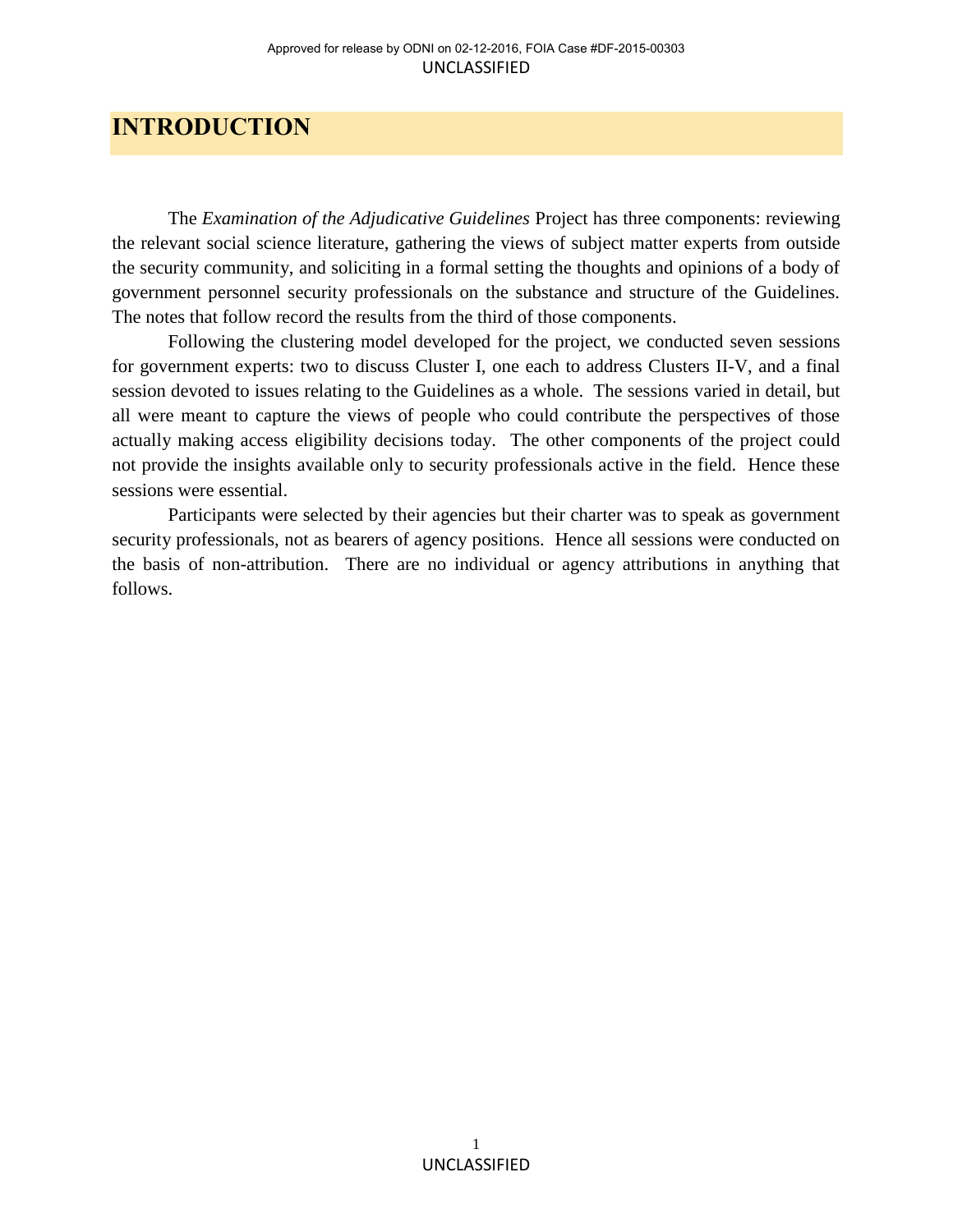# <span id="page-4-0"></span>**PARTICIPANTS**

 $(b)(3)$ (b)(6)

| , chair                         |
|---------------------------------|
| SAIC, facilitator               |
| ManTech International, recorder |
|                                 |
|                                 |
|                                 |
|                                 |
|                                 |
|                                 |
|                                 |
|                                 |
|                                 |
|                                 |
|                                 |
|                                 |
|                                 |
|                                 |
|                                 |
|                                 |
|                                 |
|                                 |
|                                 |
|                                 |
|                                 |
|                                 |
|                                 |
|                                 |
|                                 |
|                                 |
|                                 |
|                                 |
|                                 |
|                                 |
|                                 |
|                                 |
|                                 |
|                                 |
|                                 |
|                                 |
|                                 |
|                                 |
|                                 |
|                                 |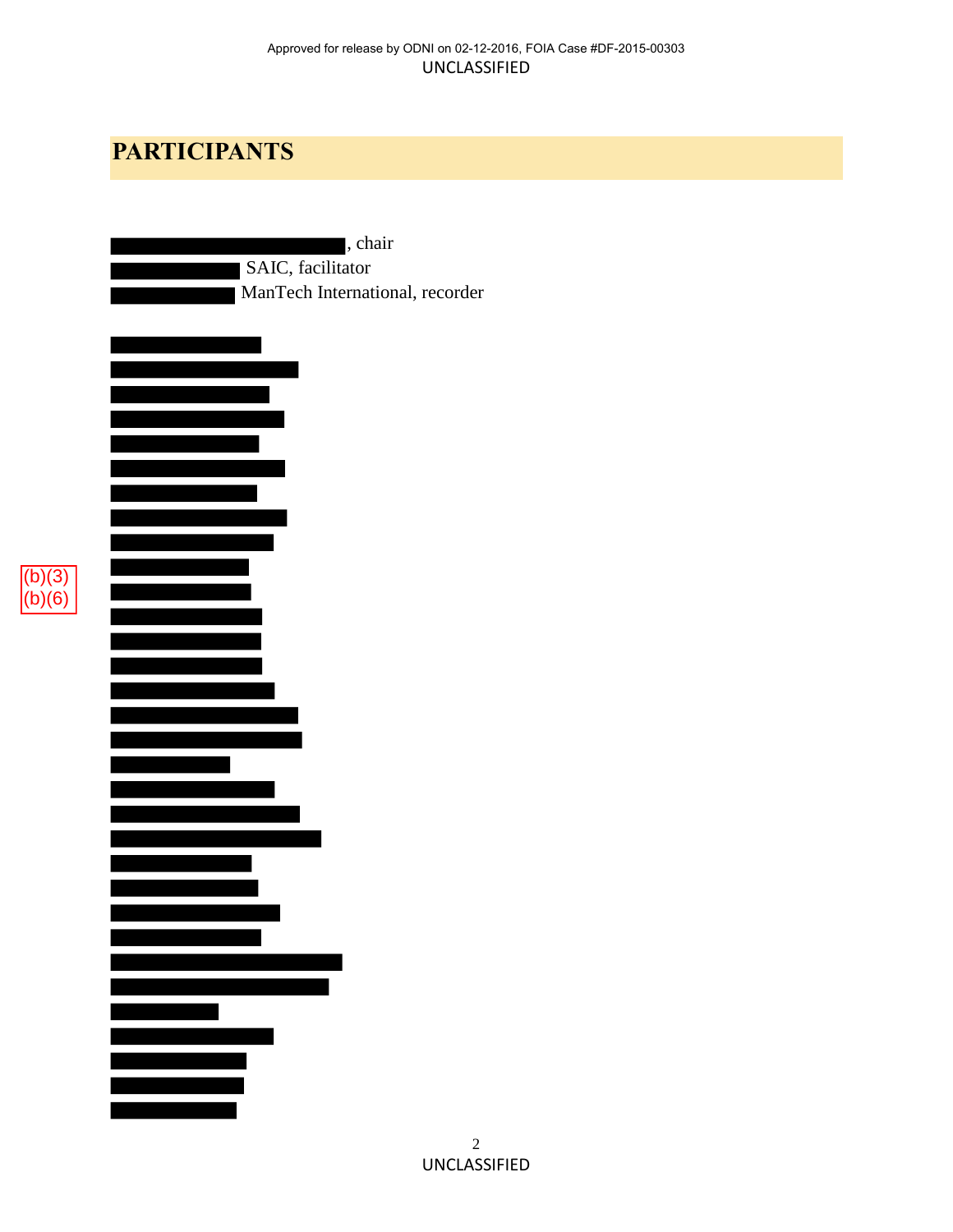#### UNCLASSIFIED Approved for release by ODNI on 02-12-2016, FOIA Case #DF-2015-00303



 $(b)(3)$  $(b)(6)$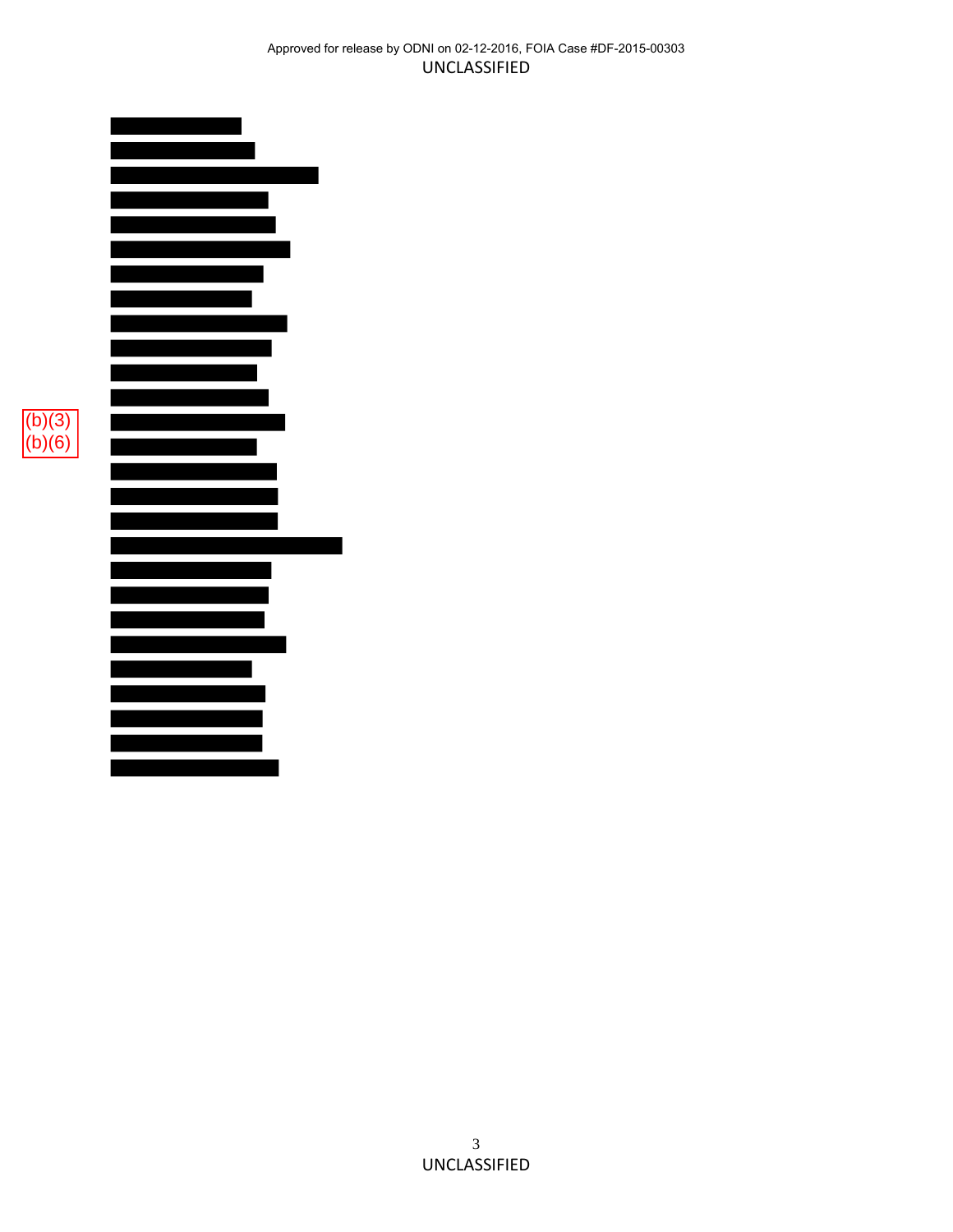# <span id="page-6-0"></span>**CLUSTER I SESSION 1: GUIDELINES A, B, C, AND L**

August 5, 2009 9:15 am—11:15 am Liberty II, Montgomery Room

- What are we *really* adjudicating when adjudicating foreign-association issues?
	- Foreign associations that can render a person vulnerable to security compromise.
	- Loyalty to the U.S.
	- Threats from abroad, as well as domestic threat risks (i.e., Oklahoma City).
	- Concerns regarding goals and values counter to those of the U.S.
	- In some cases there is a concern with the unknown: we do not inevitably know what kinds of threat, if any, a person with foreign associations represents.
	- Concerns with the potential efforts on the part of foreign nations to influence U.S. foreign policy through their contacts.
	- The penetration threat: attempts by foreign intelligence services to infiltrate U.S. controlled spaces.
	- Additional observations.
		- o Too much information about our personnel security procedures is too readily available over the internet to those who may wish to manipulate it to their advantage.
		- o The Guidelines are used for various related but ancillary purposes beyond clearance determinations.
- What concerns do foreign associations raise?
	- Will classified information be compromised?
	- Protection of citizens and of U.S. national interests.
	- Foreign attempts to gain access to advanced technologies and scientific knowledge (e.g., nuclear).
	- The traditional foreign counterintelligence threat and the emerging counterterrorism threat.
	- Manipulation of unwitting U.S. persons.
	- Security concerns related to acquisitions, specifically the role of foreign connections in the acquisition process. (There is a tie-in here with issues of foreign ownership of companies with whom the U.S.-cleared community deals.)
	- Uncertainty regarding the full scope of risk introduced by foreign associations. This uncertainty grows out of the fact that we cannot control the specific nature of peoples' relationships with their foreign associates, nor can we necessarily capture the level of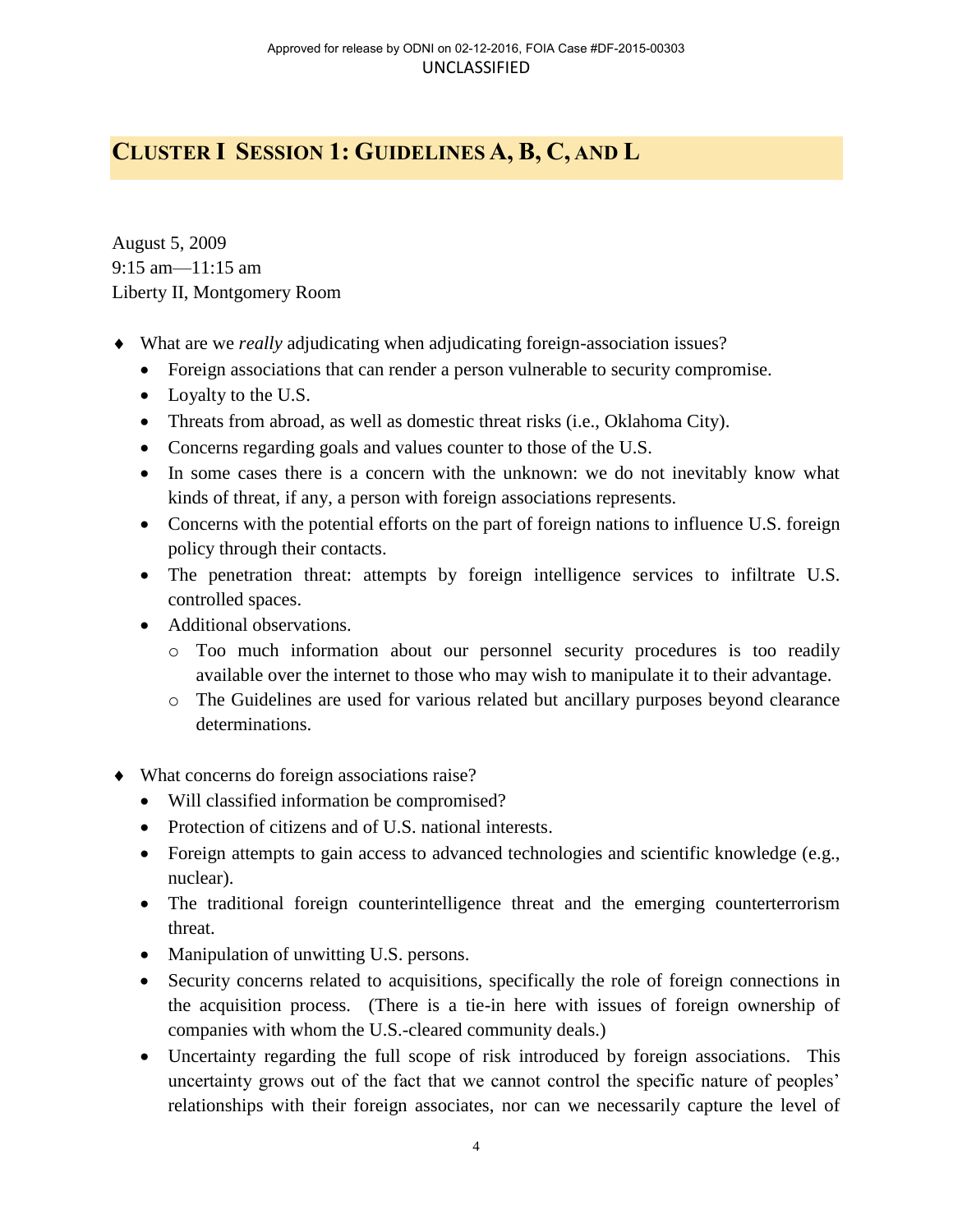sophistication that well intentioned people have regarding the vulnerabilities their foreign associates might pose.

- The changing sense of what it means to emigrate to the U.S. In the past, leaving one country for another meant making a clear break with the country of origin, for practical reasons as much as for any other. Because international communication and travel are now so much more readily available, this need no longer be the case.
- The increasing importance of diasporas as a characteristic of the U.S. immigrant population introduces a further complication.
- Additional observations:
	- o Security clearance investigations are further complicated by the increased need for native linguists (by definition immigrants).
	- o Tribal and other similar sorts of cultural affiliations are also of potential interest.
- What's the difference between "allegiance," "foreign influence," and "foreign preference?"
	- "Allegiance" and "foreign preference."
		- o There are similarities between the two: in both cases the claims of one country are accepted over those of any other.
		- o However, from another perspective, it may be possible to have *allegiance* to one country while still expressing a *preference* for at least certain elements of another, perhaps by such things as the use of that other country's passport, at least for some purposes.
		- o Consider *allegiance* as a core value, whereas *foreign preference* is one possible consequence of an interest in the world at large.
	- Allegiance becomes the core of what we are looking for when adjudicating.
	- "Foreign preference" and "foreign influence."
		- o The external nature of foreign *influence*—it is a force acting on a person; the internal nature of foreign *preference*—it arises from a predisposition within a person.
	- "Allegiance" and "loyalty."
		- o Allegiance can be temporary: its presence today does not mean that a person will have it tomorrow.
		- o Allegiance as a matter of the brain, while loyalty is a matter of the heart.
	- There is a difficulty with all these terms. Regardless of our own understanding of them, we need to be aware of how the people our investigators interview define them, as well as how our investigators themselves define them when conducting investigations.
	- Consider allegiance as a measure of how a person will react under stress. For example, would a person bear arms for the U.S.?
	- Additional observations.
		- o The need to recognize, acknowledge, and manage risk.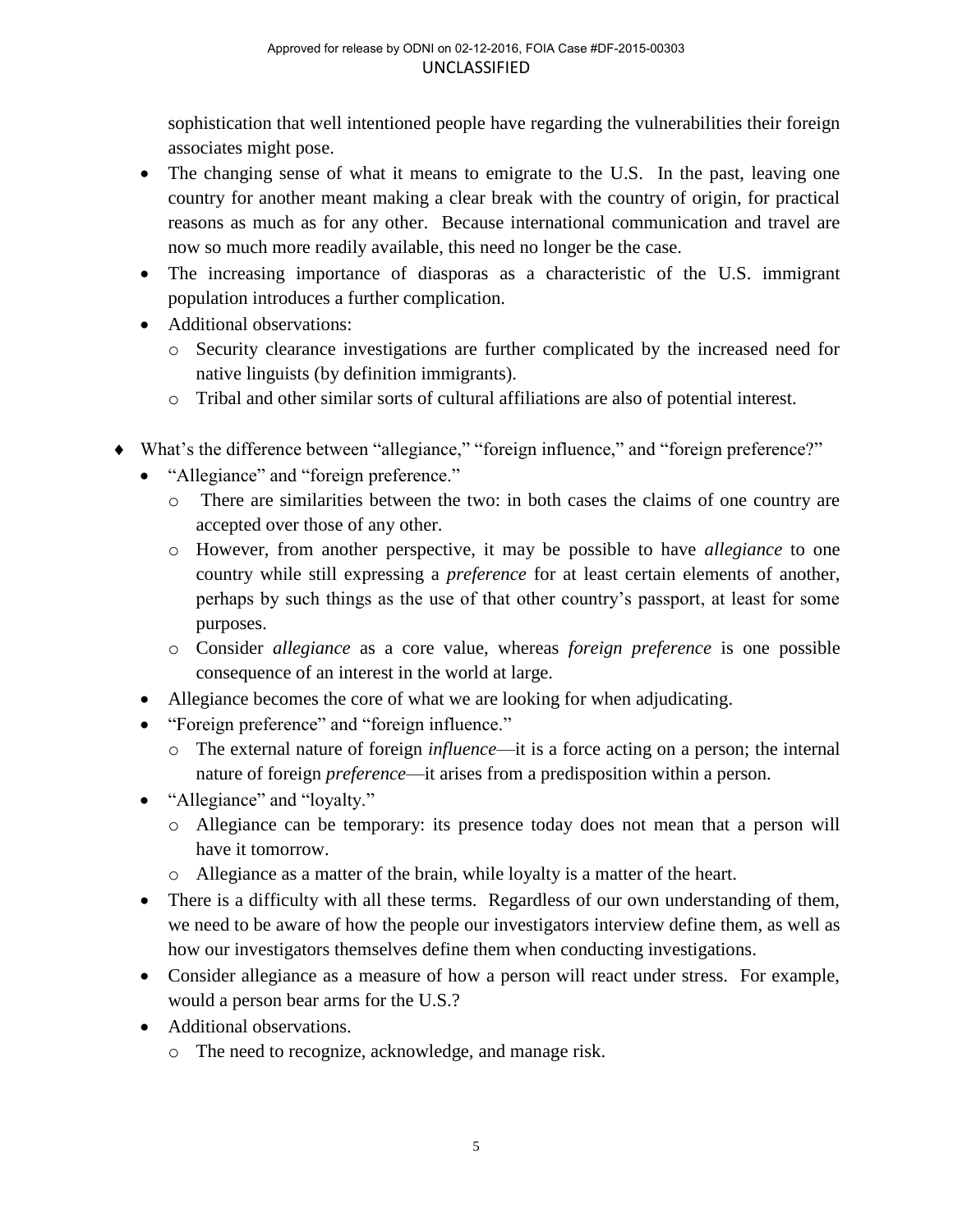- o Should mission needs (e.g., for specialized skill sets such as language or knowledge of specific foreign technologies likely to be found in the U.S. only among immigrants) be addressed specifically in the Guidelines?
- o While these terms are closely related, there are subtle, nuanced differences between them. They should continue to be treated as separate dimensions of an investigation.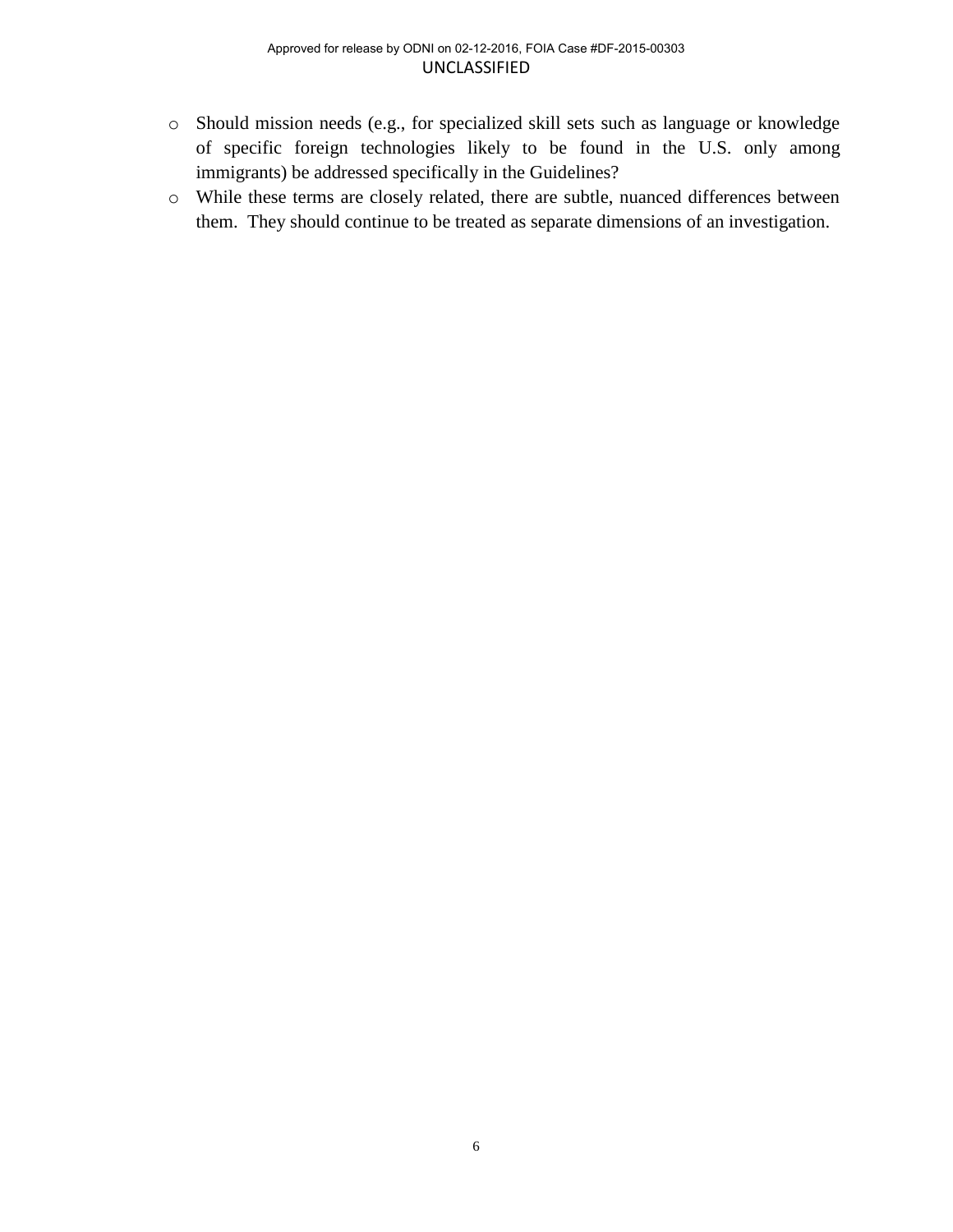# <span id="page-9-0"></span>**CLUSTER I SESSION 2: GUIDELINES A, B, C, AND L**

August 27, 2009 9:30 am—3:30 pm Liberty II, Frederick Room

### **PART 1: OVERVIEW BY DR. JERARD KEHOE, EASI CONSULT, OF THE LITERATURE REVIEW FINDINGS**

- Questions and Answers
	- Q: Do findings relating to dual citizenship depend on the country of origin? A: While no research directly examined the question, the country of origin likely had some bearing on findings, based on differences between groups in other similar research areas (e.g. ethnic identity).
	- Q: Do results incorporate  $2<sup>nd</sup>$  and  $3<sup>rd</sup>$  generation Americans? A: Two studies in particular included them and showed the same patterns of results.
	- Q: How has the use of different strategies for individuals to manage multiple identities changed?

A: Individuals are increasingly less likely to identify with a nation and more likely to identify with cross-national principles. However, a traditionalist perspective best explains dual citizenship behavior in that most individuals favor citizenship to one country.

 Q: The security process can be reactive; the granting of a clearance may, in fact, present a conflict. How do your results address this?

A: How an individual manages such a conflict depends on individual psychological factors including emotional stability, impulsivity, and conscientiousness.

 Q: What social science research provides evidence that clearance determinations reduce negative security-relevant behaviors?

A: None. However, inferences can be made from research examining similar phenomena. The review of attachments, similar to what is done in the adjudication process, likely reduces espionage-like security violation behaviors.

 Q: What research, if any, examines allegiance in individuals who were born in a criteria country and then subsequently moved to an allied country?

A: None. Research has, however, looked at ethnic identity in similar contexts. In these cases the more that individuals maintain their ethnic identity, the less likely they are to develop a strong U.S. national identity. This is especially true for individuals who were members of a disadvantaged group in their home country.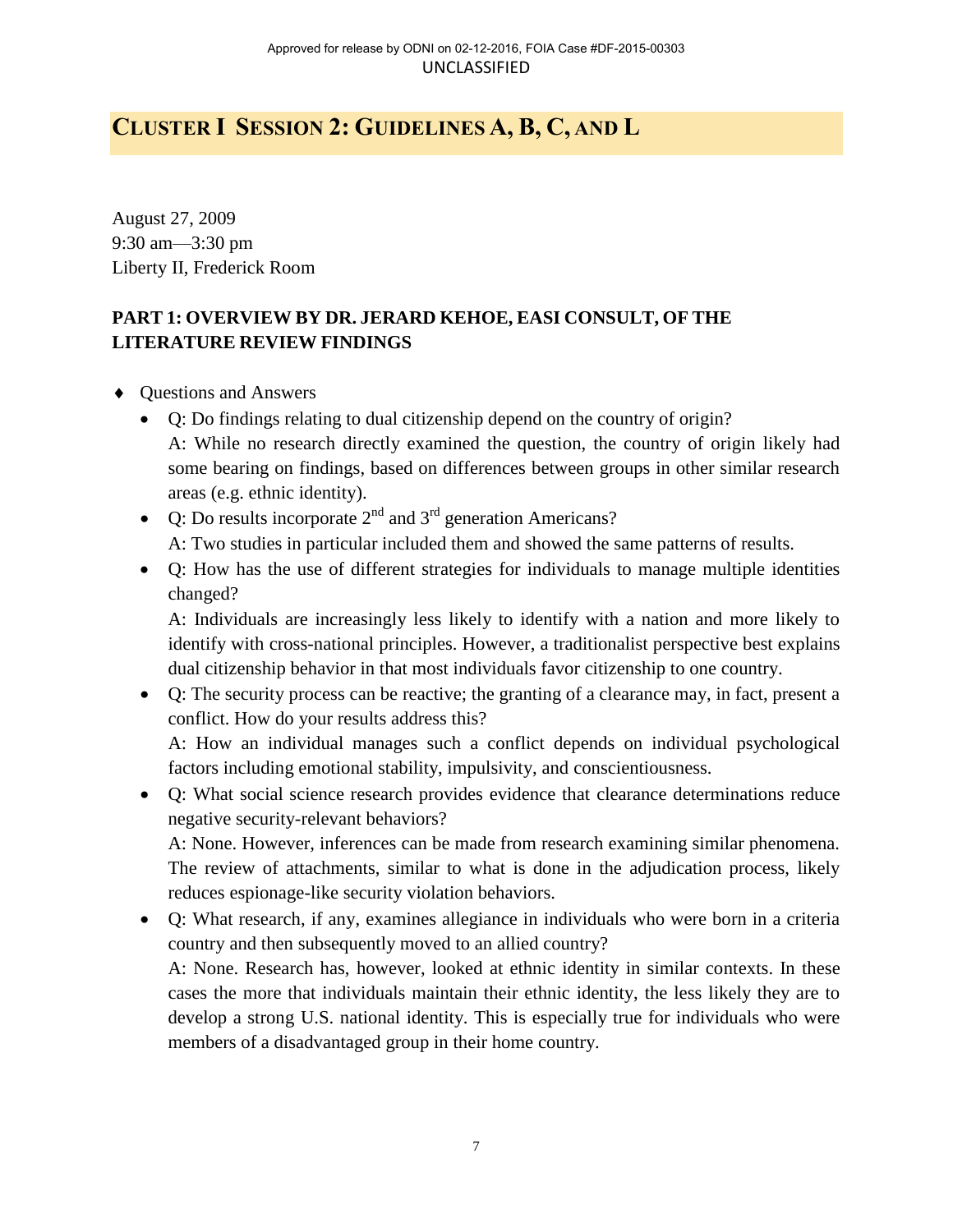### **PART 2: CONTINUATION OF DISCUSSION FROM AUGUST 5, 2009**

- Aligning "expressed concerns" of the Guidelines
	- Guideline A
		- o Several participants identified a need to better define "unquestioned allegiance."
		- o A member questioned whether the term could be better defined by a definition through law, as written elsewhere in other policies. A number of participants expressed that this would not be adequate for operational purposes and that IC/DoD has authority to use a differing definition or criteria.
		- o Guideline A was not intended as a foreign-oriented Guideline; it is often used in adjudicating both foreign and domestic issues.
		- o Guideline A can be used to adjudicate a sympathy, not necessarily behavior.
	- Guideline B
		- o Several participants identified a need to better define "divided loyalties."
		- o "Identity of the foreign country."
			- One participant pointed out that its present form allowed for denial, and was one of the only places within the guideline that *considers* country.
			- Another questioned whether country was relevant to current environment.
			- Participants suggested that as it is written, this may better be listed among mitigators or conditions. Participants responded noting that considering country will only result in greater scrutiny, not denial, and without this consideration it would be difficult to consider other foreign interests.
		- o "Foreign financial interests" requires an updated and more detailed definition to address current practices (e.g. owning foreign stocks). Others disagreed pointing to other portions of the guideline (7[e]) that examine this in further detail.
		- o "Foreign contacts and interests."
			- Suggestion to change to "foreign contacts and activities."
			- Suggestion to change to "foreign financial and political interests."
	- Guideline C
		- o Several participants voiced preference for the 2005 version of Guideline C (opposed to that of ICPG 704.2).
			- This preference stemmed from the perception that the 2005 version provides more latitude to err on the side of national security, whereas the ICPG 704.2 version puts the burden of proof on the adjudicator.
			- Specific concerns related to difficulty denying for dual citizenship and/or traveling on foreign passport.
		- o A participant suggested that the "Concerns" language of ICPG 704.2 from "Therefore, a finding that there is a preference" to "foreign citizenship by a U.S. citizen" be included in mitigation section.
	- Guideline L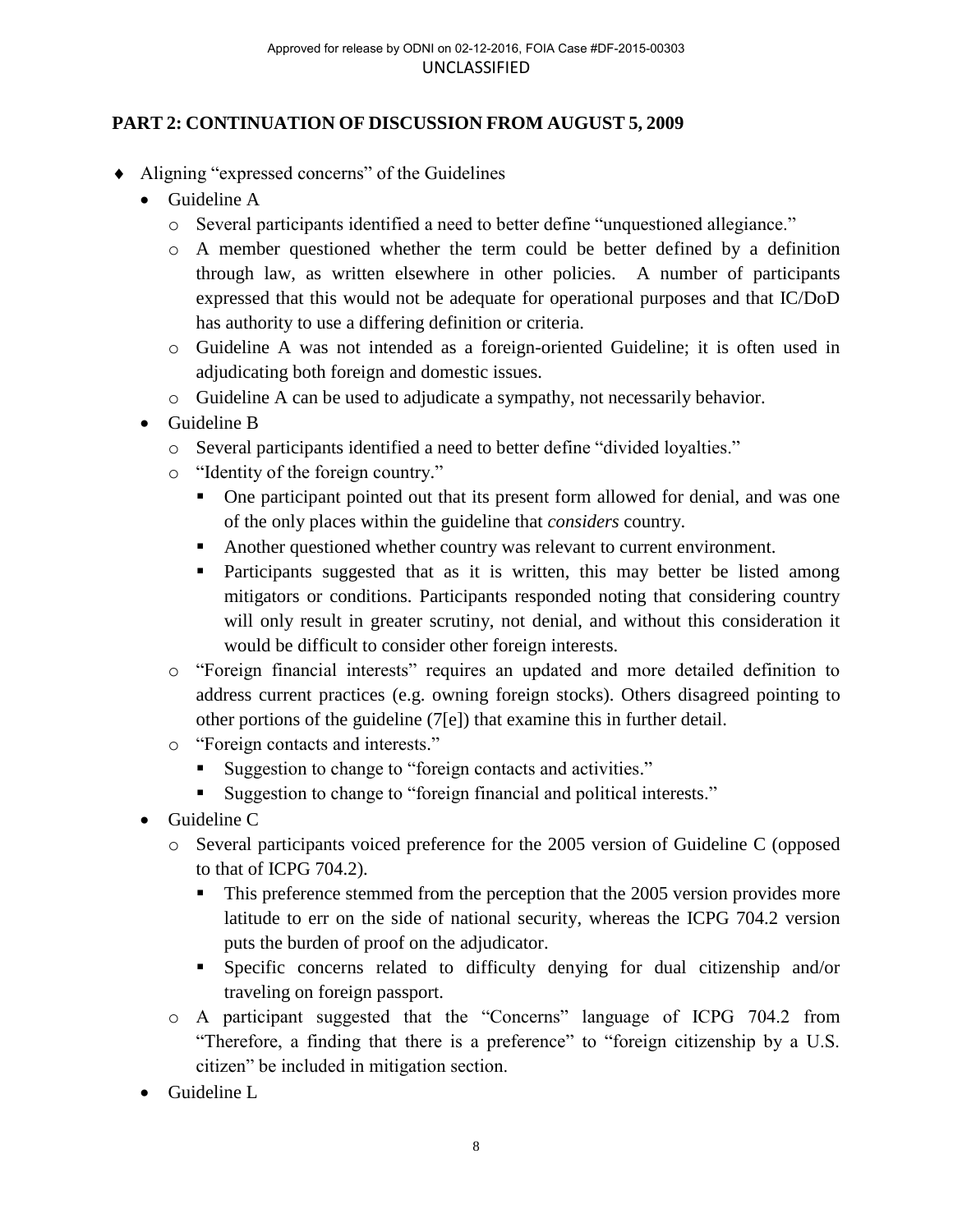- o Several participants described this as a "catch-all" guideline that is not exclusive of foreign activities and that enables coverage of other potentially important activities.
- o Many described the flexibility of Guideline L as necessary.
- Aligning "issues" of the Guidelines
	- Guideline A
		- $\circ$  Clarification many be needed of language in 4(c)(3) to ensure that it is understood to address only illegal acts
	- Guideline B
		- o There was concern that exclusive focus on *foreign* contacts/influence may not address contacts with other U.S. citizens where there may be reason for concern (e.g. U.S. citizens who work for Foreign Intelligence Services or are security risks).
		- o Some participants argued that the phrase "close and continuing contact" needs to be defined more clearly, especially in light of the growing popularity of social technologies (e.g. email, Social Networking Sites, Twitter, etc.). Others suggested that this was not necessarily the case and this phrase is defined elsewhere adequately.
		- o A question was raised as to why "regardless of citizenship status" was only used within one condition  $(7[d])$ .
		- $\circ$  The phrase "sharing living quarters" (7[d]), because not defined, may suggest too narrow a focus on cohabitation and thus not adequately address variability of other arrangements (e.g. college roommates).
	- Guideline C
		- o Preference for the "issues" set out within the 2005 was reiterated.
			- Concern that C.2.B (ICPG 704.2 version) allowing for the possession of foreign passport is not stringent enough.
			- The same paragraph should contain more objective criteria relation to time period (e.g. "within \_\_\_\_ months/weeks/years).
			- C.2.C (ICPG 704.2 version) should be revised to include language that not only addresses possession but also *renewal* of a foreign passport.
			- The concern was raised that if the Guidelines do not include something about a foreign passport, will investigators then fail to get information about it?
		- o One participant suggested that the concerns portion of Guideline C seems to speak more to influence than preference. Another suggested that Guideline C speaks to allegiance—or that which one has an emotional attachment to.
			- The question was raised as to which was the primary target to be evaluated, dual citizenship or foreign preference? One participant suggested that both emerged simultaneously because dual citizenship was a relatively simple strategy used in attempt to assess foreign preference.
			- Guideline C must address the context of *why* one holds a foreign passport. Is there, for example, an instrumental attachment?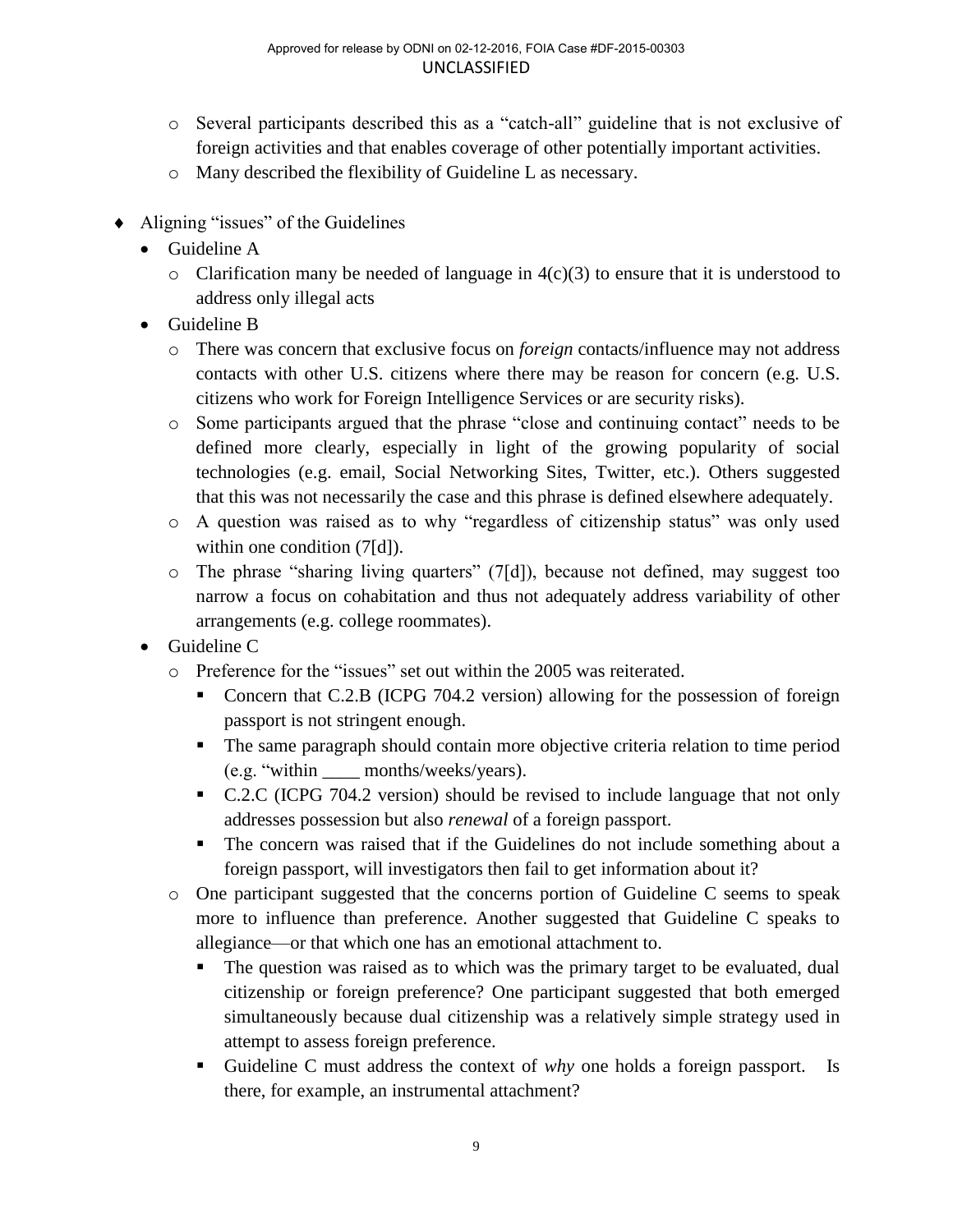- Guideline L
	- o Should "failure to adhere to pre-publication review policies" be included? Several participants suggested that this was covered within Guideline K, "Handling Protected Information." However, others noted that it would be possible to publish material that, while not meeting any threshold for classification or other restriction on public release, still required pre-publication review. In such a case, no security violation would have occurred, but there still would have been a failure to comply with a requirement of a person's nondisclosure agreement.
- Aligning "mitigators" of the Guidelines
	- Guideline A
		- $\circ$  5(b): Concern that guideline may not adequately address problematic behavior disguised as behavior potentially a security risk (e.g. truck driver engaging in humanitarian efforts in support of Hamas).
		- o 5(d): The terms "recent," "unusual circumstances" and "unlikely to recur" need to be defined more clearly.
	- Guideline B
		- o 8(a): Concern that "country" does not adequately cover other circumstances of security concern (e.g., an individual moves from Iran to Canada, gets Canadian citizenship, then applies for clearance). A participant noted that this should be addressed on the SF-86.
		- o It was noted that mitigators are a way to demonstrate *allegiance*, not necessarily influence.
	- Guideline C
		- o ICD 704 mitigators mitigate conditions that many participants perceived to be relatively unimportant.
		- o Several participants voiced concern that the mitigators in ICPG 704.2 are not sufficiently specific in that time periods are not provided. The phrase "before" does not distinguish between events occurring last week or decades ago.
		- o Para C.3.c (ICPG 704.2 version): It may be preferable to leave risk level descriptors "low" and "high" out of the language altogether.
		- o Para C.3.c (ICPG 704.2 version): May be unnecessary to include consideration of the country.
		- o Within National Guidelines, language should be incorporated to address the reissuing of passports.
		- o A broader concern was expressed by many participants that the Guidelines (especially ICD 704), given that they are publicly available, enable individuals, and potentially those with nefarious motivations, to successfully navigate the system. Anecdotes were provided illustrating candidates use of "buzz" terms and language drawn directly from the guidelines.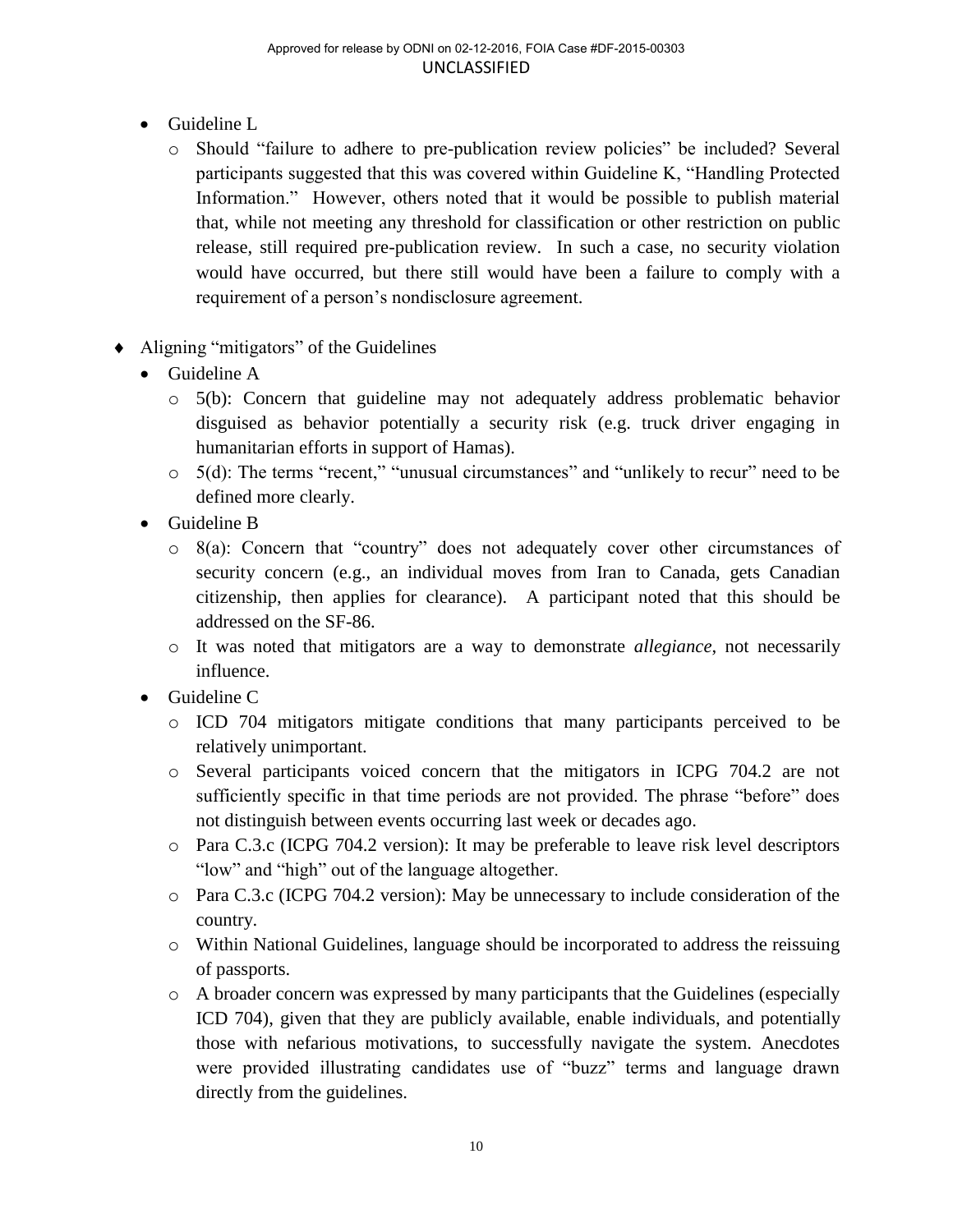- Guideline L
	- o (No Comments)
- Closing Discussion
	- Several participants noted that rarely does one adjudicate a case using solely Guideline A, B or C, suggesting that in a preponderance of cases one of these is accompanied by another.
	- One participant suggested that there seems to be most overlap between Guidelines A and C. Others suggested that A, B, and C represent the consideration of separate domains and should be reflected as such in the Guidelines.
	- Several participants reported openness to a consolidation of one or more of these guidelines as long as all concerns, issues and mitigations were adequately covered. They cited that such a consolidation may simplify adjudicative case work processes.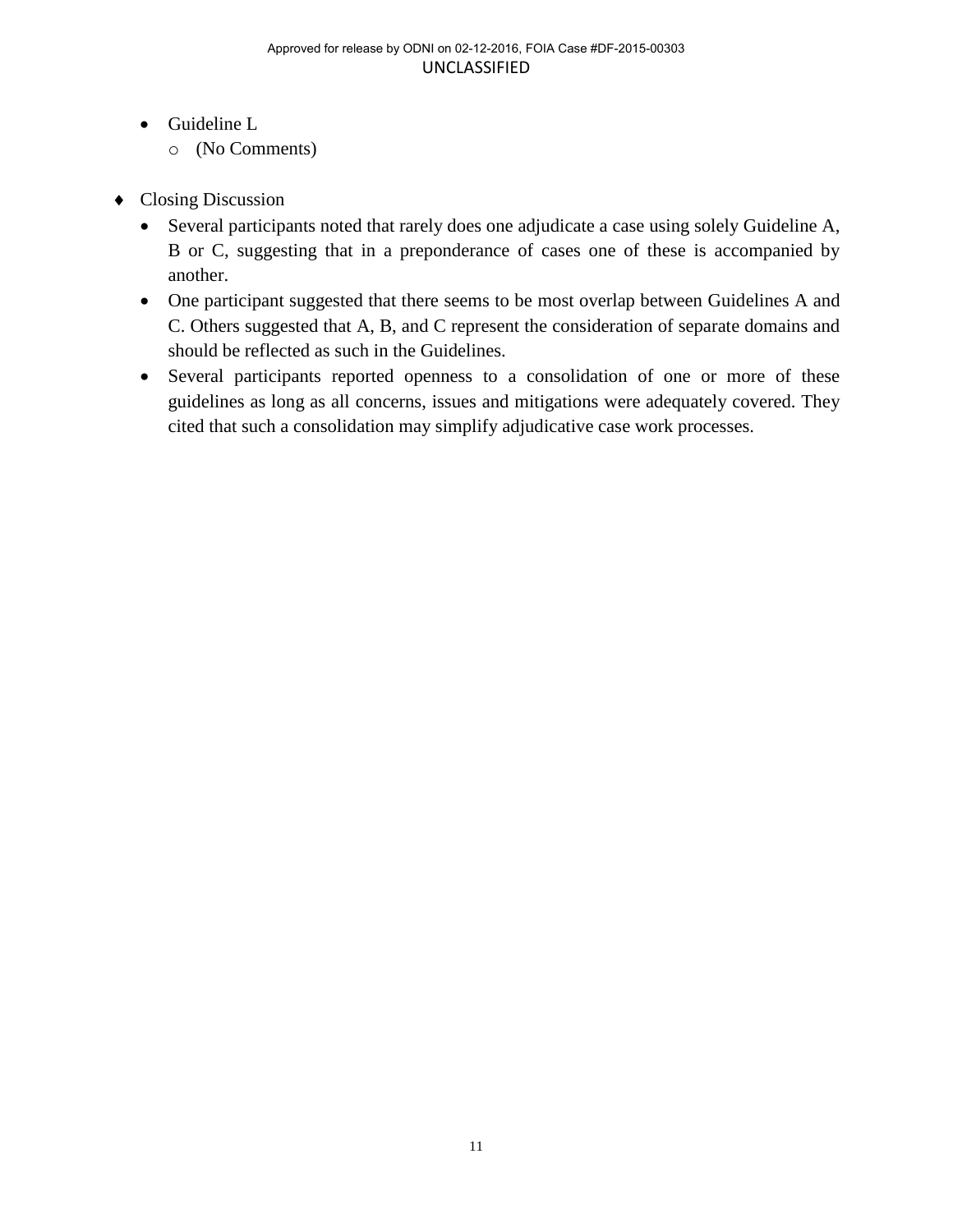# <span id="page-14-0"></span>**CLUSTER II: GUIDELINES I, D (PSYCHOSEXUAL ASPECTS), G, AND H**

April 6, 2010 9:30 am—3:30 am Liberty II, Montgomery Room

- Guideline I: Psychological Conditions
	- Investigative reports do not give enough information to make a decision, investigators do not know what to ask.
		- o This places the burden on adjudicators to gather more information, which is timeconsuming.
		- o Limited information comes from the release form.
		- o There may be an investigator training issue, imbalance of resources.
	- Consider everything, including the currently exempt marital and family counseling, and find out what's behind a reported behavior; there could be serious issues reflecting on someone's judgment, reliability and trustworthiness.
		- o The potential risk involved for not finding out information behind exempted types of counseling.
		- o If there are major psychological issues, we will see fall-out in other areas.
		- o Understanding that the exemptions were a high-level political decision, it is nonetheless important to have the additional information.
	- Add "hospitalization" under Disqualifying Conditions to create a flag for gathering more information.
	- Frustrating to rely on opinion of treating professionals 1) in view of their relationship with the patient (as an advocate) and 2) because the mental health community does not know national security to be able to make the determination if someone is a threat or not.
		- o In general need for greater communication between adjudicators and mental health professionals.
		- o Perhaps there could be more substantive follow-up behavioral questions and *not* the current yes/no question (#3) on the release form.
	- It would be helpful to have the medical records before adjudicating the case to get the whole picture.
		- o Desirability of more specificity/guidance/proactive language in the Guidelines giving adjudicators permission to get additional information.
	- It would be helpful if there were more sharing of ideas/exchange of practices across agencies; some agencies appear less comfortable asking for information.
		- o Reciprocity problems arise with adjudicating differently, yet resource issues drive differences in adjudication from agency to agency.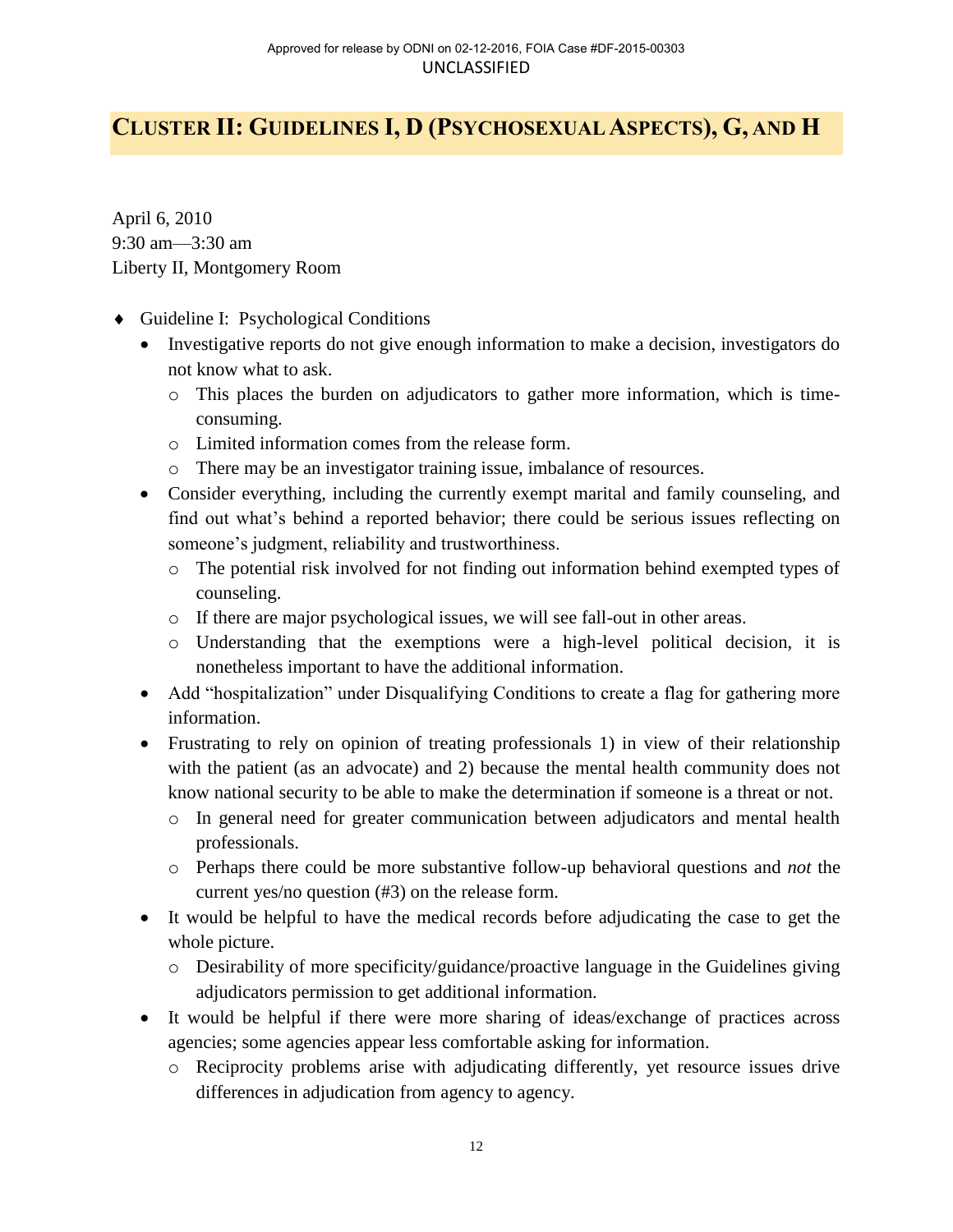- Unlike other guidelines, there is a critical problem in getting valid, reliable information.
	- $\circ$  More specificity may be in terms of 1) the type of information and 2) how to collect it. What information do we need? What questions should we be asking?
- There is a higher CI risk for Axis 2 behaviors than Axis 1; we need to look at interesting behaviors (sub-threshold behaviors) and not just at diagnoses.
	- o There should be more language capturing behaviors representative of personality disorders.
- Guideline D: Sexual Behavior (psychological aspects)
	- There should be a clear definition of "high risk" sexual behavior and "compulsive."
	- Under Mitigators (14[d]), we should add the term "legal" (e.g., prostitution).
	- Sex addiction is a risk to national security, it may not be a formal diagnosis in DSM-IV, but it is a deterioration just like alcoholism.
	- Should Guideline D be absorbed into other guidelines (such as I and J) or continue to stand-alone?
		- o Points for absorbing into other guidelines
			- The vulnerability to coercion piece could fall under Foreign Influence, and the rest under Psychological Conditions, Criminal Conduct and Personal Conduct.
			- The material can still be covered, but the language would have to be kept.
		- o Points against
			- The coercion concern  $(13[c])$  doesn't fall under the criminal conduct guideline.
			- We would risk deemphasizing or losing altogether the CI aspects of the issue.
			- The potential for exploitation is great enough to warrant special consideration.
			- Combined into other guidelines, it would get lost and might be missed; keep things simple and in one place instead of separating out into four areas.
			- The removal of Guideline D could lead the public to think we no longer care about those issues; be aware of the audience.
			- If does change, add the term "sexual issues" or "addiction" under Psychological Considerations.
		- o The majority of the focus group opposed absorbing the guideline into others.
	- There is a need to look into virtual worlds/social networks (sexual communities); people may be more likely to be free in what they say because of perceived anonymity.
- ◆ Guideline G: Alcohol Consumption
	- 22(g): add "treatment recommendations," or language mirroring 28(c) of Guideline I.
	- 22(e): remove "licensed clinical social worker" and replace with something like "licensed" mental health professional"; it is no longer accurate to say that a social worker has the appropriate authority, and physicians are already included in 22(d).
		- o There was uncertainty whether "mental health professional" is the appropriate term.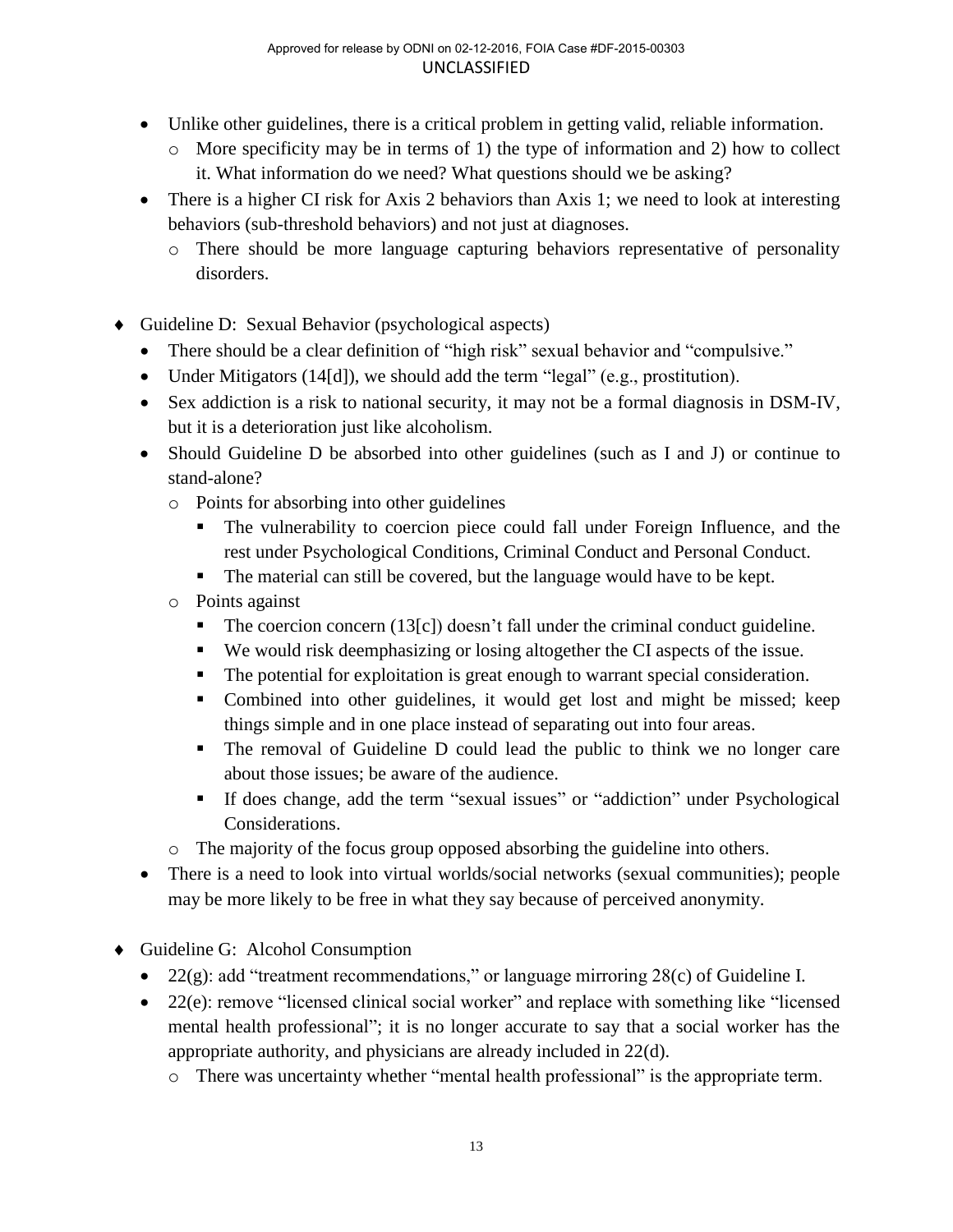- o Consider providing examples in (e) as in (d); there is no need, though, to be allinclusive.
- Given that 22(e) was intended to provide a minimum standard, should there be a distinction between 22(d) and 22(e)?
	- o Yes, there is a difference between diagnosis by a medical professional and someone entering a recognized alcohol treatment program.
	- o We could combine (d) and (e) followed by an enumeration of appropriate professions.
		- **Preserve the distinction between (d) and (e) because there is a distinction between** who can actually diagnose versus evaluate.
	- o If we eliminated both (d) and (e), would we miss anything?
		- Alcoholism is a deteriorating condition; because of progressive nature of disease, a person could have a problem and not recognize it.
		- Summary: Because of the unique problems of alcohol, keep (d) and (e).
	- o 22(e) doesn't have to be a "recognized alcohol treatment program."
	- o There appears to be a separation between people (e.g., doctors) and entities (e.g., treatment programs). There should be nothing wrong with a letter from an entity; either is acceptable Alternatively, entry into a program could serve as a trigger to gather more information.
	- o The guidance here is more specific than in other guidelines; we should consider weaving some of this same language into other guidelines that we feel are not specific enough.
- Guideline H: Drug Involvement
	- Concern  $(24)$ 
		- $\circ$  24(a) and (b) should state explicitly that if a drug is illegal in the U.S., any use of it by a cleared person/applicant for clearance is of concern even if it takes place in a country where it is legal.
		- o 24(b) should include specific reference to prescription medications.
	- Disqualifying Conditions (25)
		- o 25(d) and (e): make the same changes as were mentioned for alcohol under 22(d) and (e).
		- o Add "use of a drug regardless of location that is otherwise illegal in the U.S."
		- o Need clarification/more specificity on difference between "abuse" and "misuse" of prescription drugs; there's a difference between getting high and using in a manner that it was intended, just not your prescription.
	- $\bullet$  Mitigators (26)
		- o Carve out a niche for medical marijuana by adding "marijuana use done in clear and unambiguous compliance with state law."
		- $\circ$  Remove 26(b)(4) since it short-circuits adjudication.
	- Legality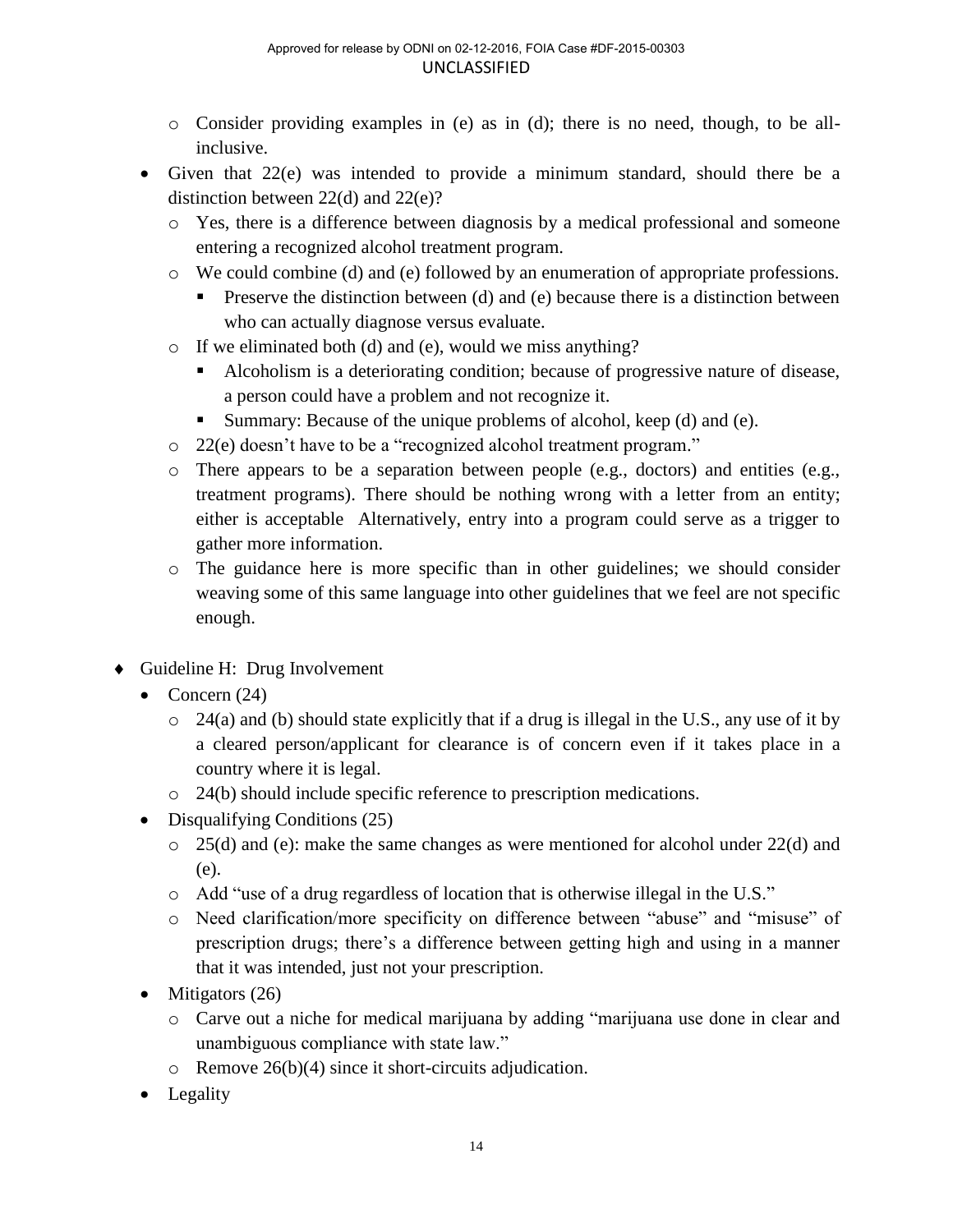- o The Guideline should be more specific about use outside the U.S.
- o The guideline should mandate following laws consistent with the U.S. when you hold a security clearance.
- To what extent is the drug concern a medical/psychological one and to what extent a legal one? If a given drug (marijuana, but also, for example, heroin or cocaine) were legalized, would a security concern still exist?
	- o There is concern regarding use of drug, even if legal and approved.
	- o As with alcohol, the legal status of a drug is irrelevant if it impairs judgment.
		- Legality calls for more nuance; *illegal* drug use is unambiguously a judgment issue, same as any other crime.
		- The effects/side effects of a drug need to be evaluated with regards to protecting classified information.
- Connections between Guidelines / Parsing the Guidelines
	- Would it make sense to combine drugs and alcohol into a single Substance Abuse guideline?
		- o It could get cumbersome, it may be too general if we collapsed the two.
		- o Having separate guidelines works well with the Drug-Free Workplace.
		- o The drug guideline is about "involvement," not just use or abuse, so it's much broader than alcohol.
		- o The majority of the focus group opposed combining the two guidelines.
	- Need to clarify "compulsive" when referring to addictions because *compulsive* and *addictive* are different.
	- We may want to add other addictive behaviors to the guidelines.
	- In all guidelines discussed today, it could be helpful to parse out attending to maladaptive behaviors over time (e.g., rule breaking, problems with interpersonal relationships), to focus on those elements/behaviors representative of personality disorders rather than just traditional diagnoses.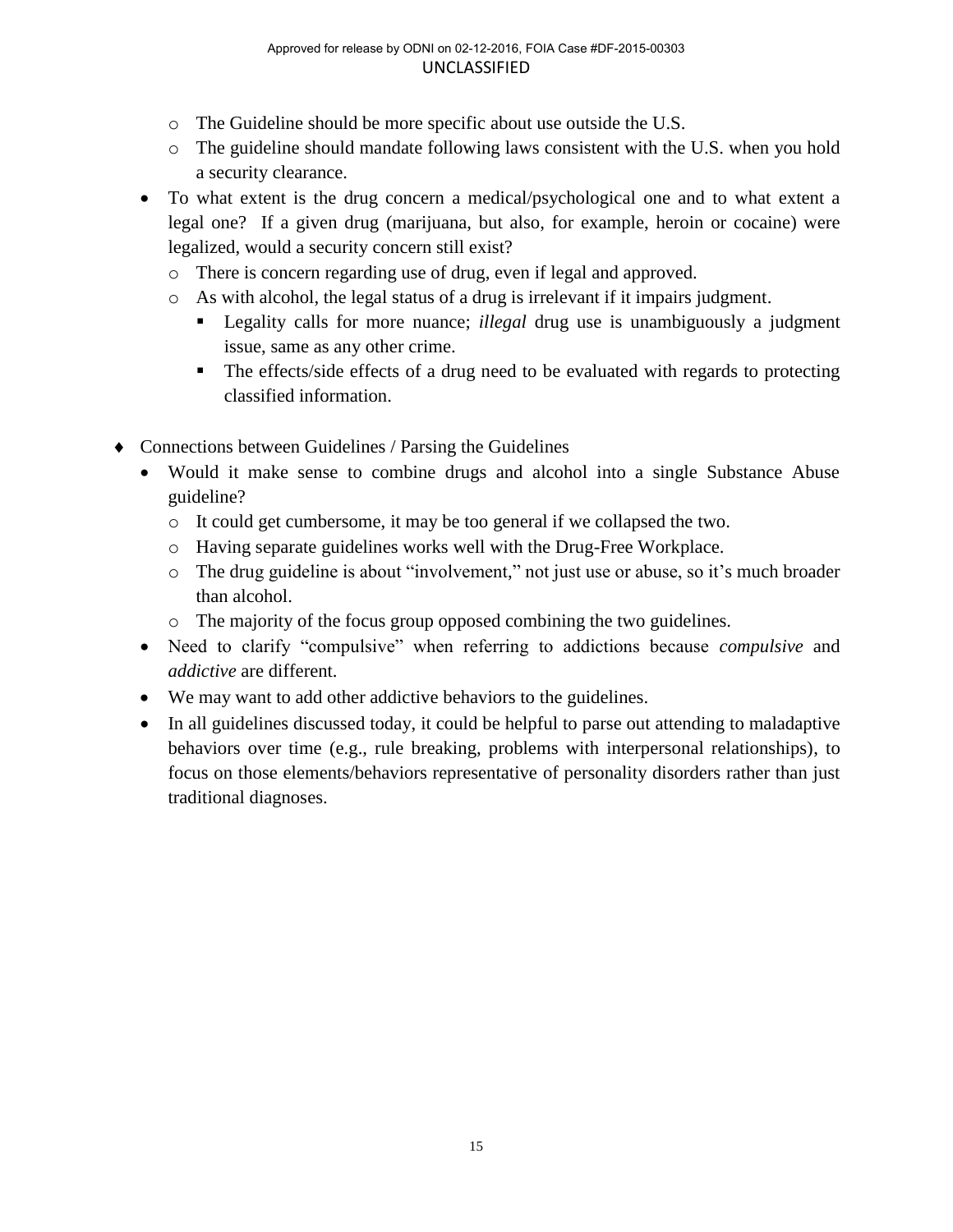# <span id="page-18-0"></span>**CLUSTER III: GUIDELINES J, D (CRIMINAL ASPECTS), AND M**

July 27, 2010 9:30 am—3:30 pm Liberty II, Montgomery Room

- Guideline J: Criminal Conduct
	- Disqualifying Conditions (31)
		- o Suggestion that part of 31(c) ("regardless of whether…") should be a qualifier for 31(a).
			- **People admit to lots of things that they weren't prosecuted for.**
		- $\circ$  Suggestion for more specificity in 31(a).
			- What is "serious"?
			- Consider defining using misdemeanor or felony.
				- There is a risk of being too specific, so chose to be more generic here; besides, what constitutes a felony can vary from jurisdiction to jurisdiction.
				- Adjudicators need more room to maneuver rather than be locked in by the specificity of the language.
		- o There is a need to ensure that all adjudicators are interpreting properly and weighing all information; some concern was expressed that details are being missed.
		- o Minor traffic violations/tickets:
			- They are a waste of time.
			- They could be security concern because of disregard for the law.
			- The issue is less getting the tickets than what the person does with and because of them.
			- Don't go after everyone with moving violation, but excessive tickets can be tied to personal conduct.
			- We could add language regarding minor violations under guideline E, but they are still law violations.
			- There was consensus to make no modifications to J to include traffic violations.
		- o There was a suggestion to redefine "multiple lesser offenses" because the term includes more than just speeding/traffic offenses.
		- $\circ$  "Allegation" (31[c]).
			- Some dislike this term because it entails no proof.
			- **•** "Confirmed" or "admitted" could be added as modifiers.
			- Any one allegation could be of no interest but multiple ones could be problem.
			- Suggestion to change to "evidence of..." instead of allegation/admission.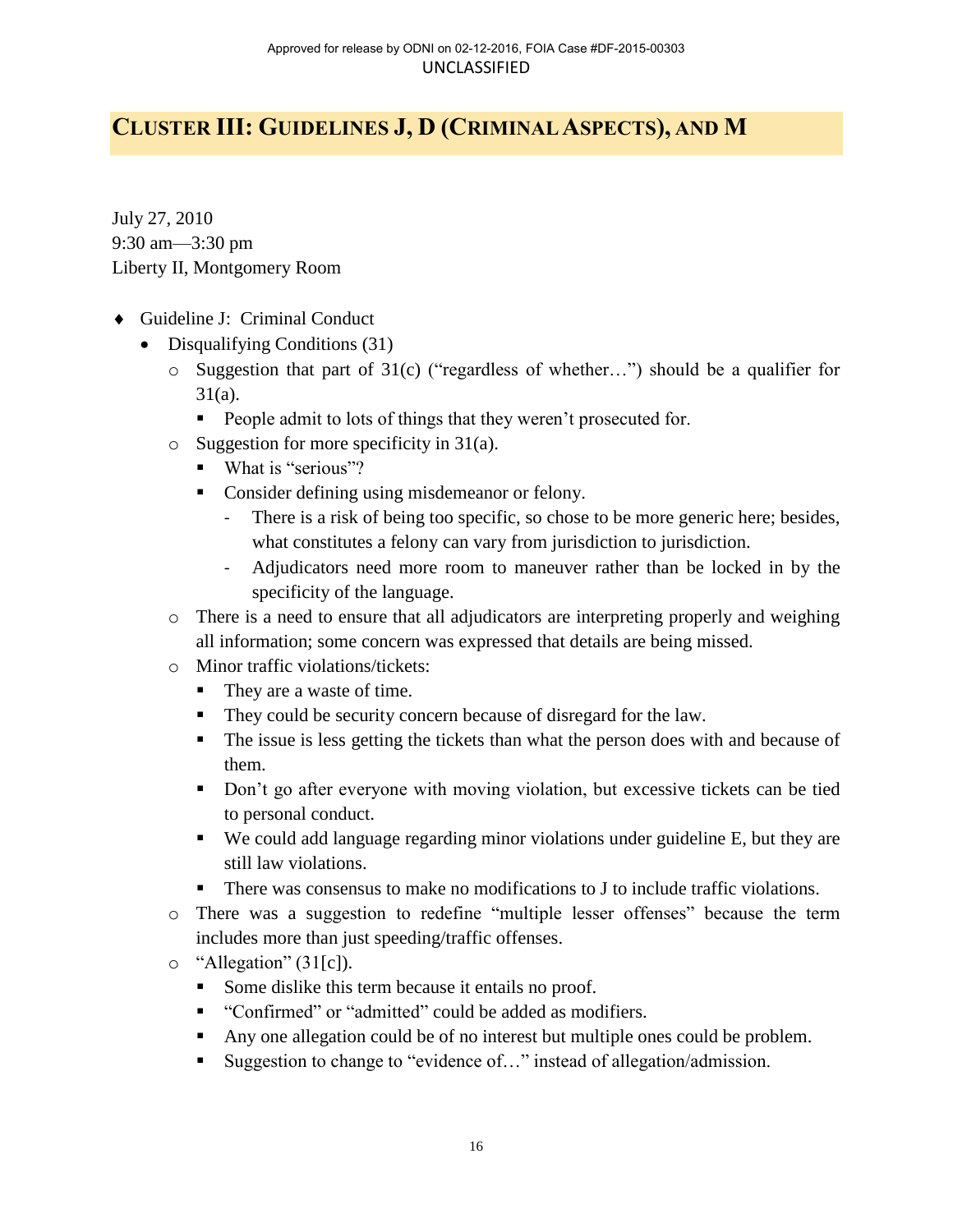- Using "allegation" may lead adjudicators to have to deal with frivolous hearsay allegations.
- "Evidence" is too concrete, there is a concern that individual interpretation would preclude valid information from being considered.
- Everyone agreed that need something more substantive there or a qualifier.
- $\circ$  Additional suggestions for 31(c):
	- "Confirmed..."
	- "Evidence of..."
	- "Non-frivolous allegations..."
	- "Evidence (including but not limited to allegations, admissions, or official record) of criminal conduct…"
- Mitigating Conditions (32)
	- o We need some specificity for 32(a)—how much time is "so much time?"
		- The nature and serious of the crime in question make a difference.
		- We must avoid straightjacketing by specifying times, for drugs as well as crime.
		- Adjudicators bring in biases and personal prejudices that must be dealt with.
		- There are agency specific rules that yield different standards (gray area).
	- o The role of age in assessing the importance of a criminal act.
		- Age and maturity should be discussed in mitigators.
		- Age should be considered across all guidelines, even if not explicitly called out; it is an element of the whole person concept.
	- o Concern that there are no mitigators to address 31(b) and (d).
		- $\blacksquare$  31(b) is congressionally mandated, as reiterated in the Bond Amendment; 31(d) is not.
		- Concern that adjudicators look at the concern and, if they see no potential mitigators listed for the specific problem at hand, they may not adjudicate favorably even though a favorable adjudication is appropriate.
		- Suggestion to add language to reflect "compliance with terms of probation/parole."
	- $\circ$  Ouestion about location of crime making difference (e.g., medical marijuana).
		- Discussion about state legalization and "clear and unambiguous compliance."
			- The conduct can still be a concern.
			- The act is criminal if criminal in location that it took place, even if legal elsewhere.
	- o Suggestion to change language in 32(c) to "no evidence to support."
		- We should err on side of national security, we shouldn't grant because there is "no evidence to support," but because the person didn't do it—keep the language the way it is.
			- The current language demands proving a negative.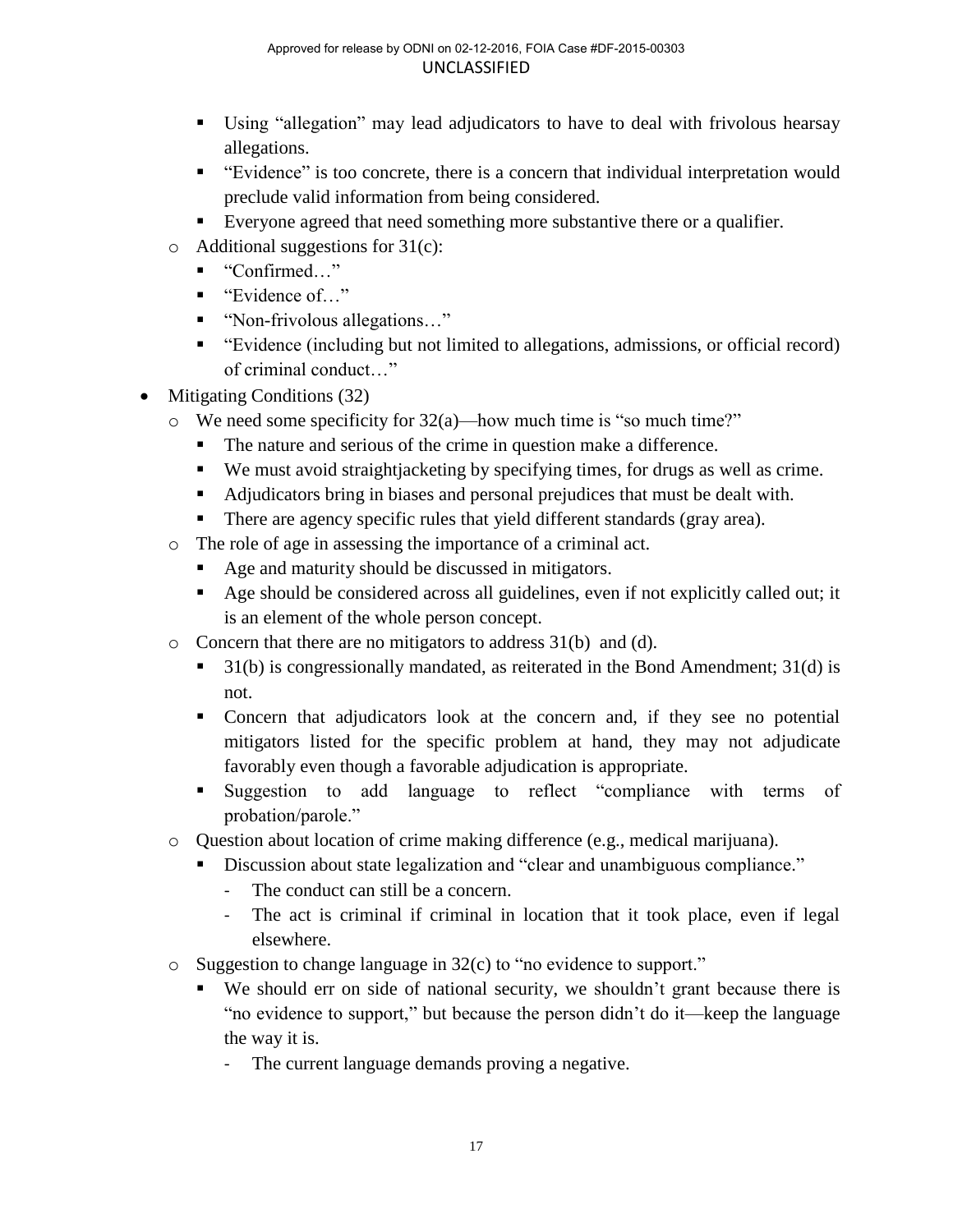- Guideline D: Sexual Behavior (criminal aspects)
	- Suggestion to remove  $13(a)$ .
		- o Consider a cross-reference to Guideline J under the Concern (12).
		- o If 13(a) applies, then you have to go to guideline J regardless.
	- Concern with moving sexual criminal activity into Guideline J because we do not always know from the start if the sexual behavior is going to be criminal or psychological.
		- o What would happen with the "adolescent" mitigator if we move 13(a) under Guideline J?
		- o Concern that parsing out the guideline is a slippery slope—first move some issues to J, then the rest to I, which would eliminate Guideline D altogether.
			- There is utility to Guideline D in correctly categorizing issues involving sexual activity that rises to the level of a security concern.
		- o We used to stay away from D if could use E or J instead, but now Guideline D used more.
- Guideline M: Misuse of IT Systems
	- Suggestion to remove "illegal or" under  $40(a)$  and (b).
		- $\circ$  If illegal, then unauthorized; if unauthorized, it may or may not be illegal but still bad judgment.
	- Agreement that there is value in having separate guideline M.
- Retaining Current Structure Despite Any Redundancy.
	- Advantages:
		- o Serves to convey importance of certain behaviors.
		- o There is no harm in some redundancy—2 or more security concerns versus one.
		- o Our reliance and vulnerability of IT systems warrant a separate Guideline M.
		- o The current structure spells out areas of specific concern; combining may miss something or lose visibility.
		- o It informs applicants of what may raise problems in their security processing.
		- o The whole person concept: the current structure ensures that adjudicators are reviewing all guidelines independently.
		- o It makes adjudicators job easier; convenient and explicit.
	- Disadvantages:
		- o It causes confusion through unnecessary complexity.
		- o There is too much redundancy of reporting; senior officials dislike "piling on."
- ◆ Stripping Out Criminal Language from Guidelines D & M
	- Guideline D looks backward (sexual orientation) while Guideline M looks forward (anticipates advances in IT); there may not be equal considerations—removing criminal language in D might kill it while strengthening M.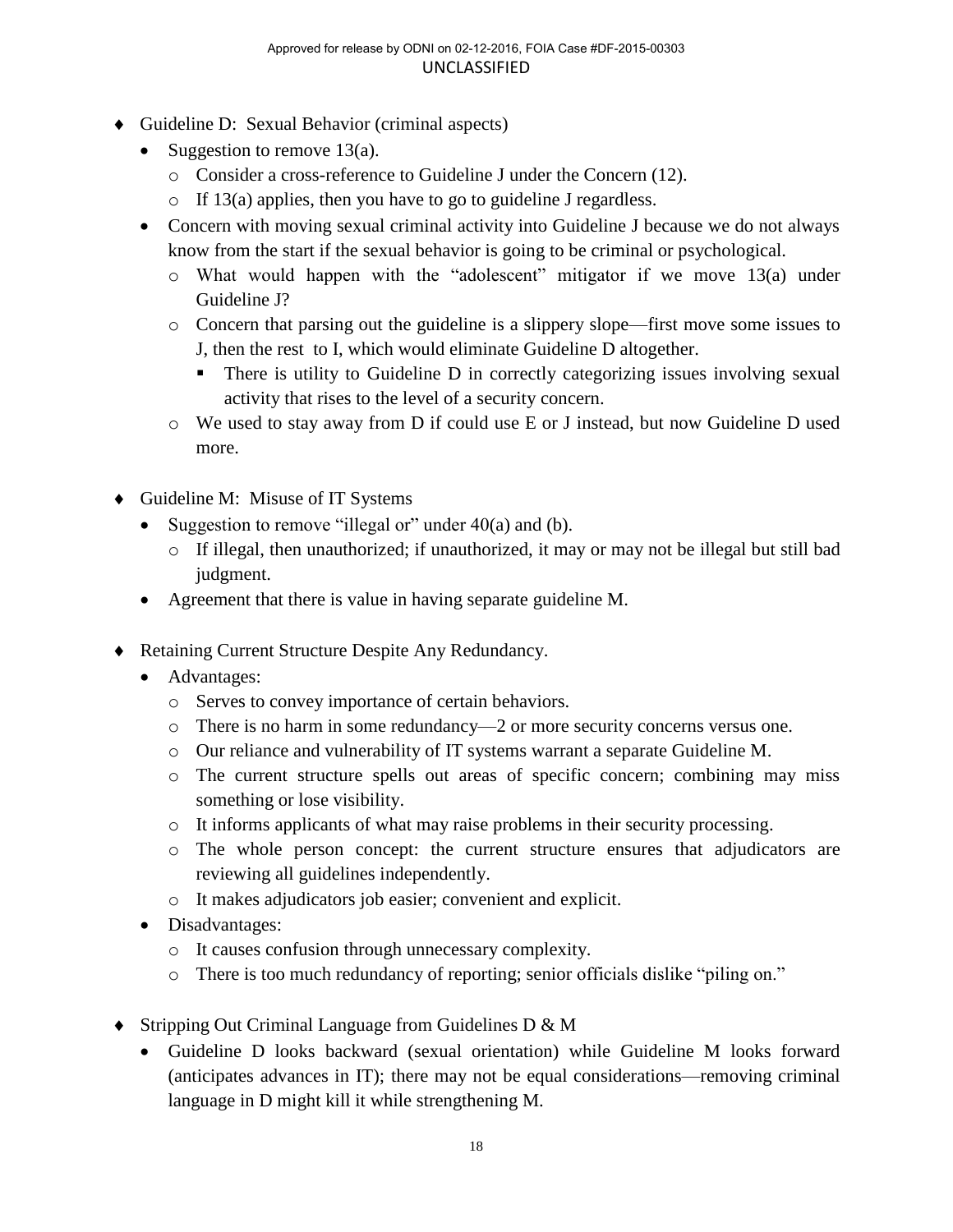- In favor of keeping M vague because we don't know what technological developments will take place during the lifetime of the next version of the Guidelines.
- Advocate removing "illegal or" from M because doing so will strengthen it.
- There is too much emphasis on  $13(a)$  which lends credence for removing it.
	- o 13(a) can cover whole person concept; use it to prove behavior is *not* illegal.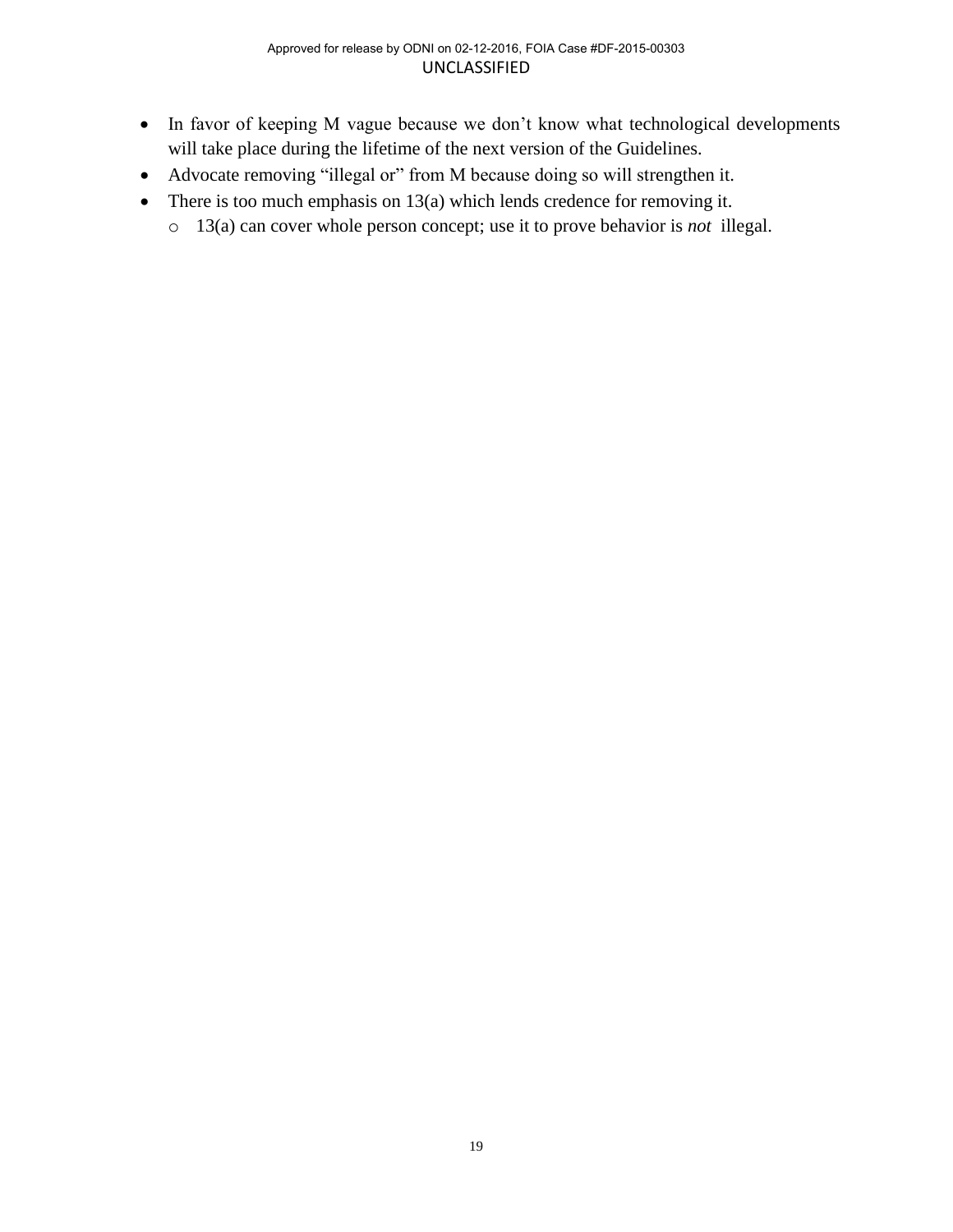## <span id="page-22-0"></span>**CLUSTER IV: GUIDELINE F**

September 16, 2010 9:00 am—noon Liberty II, Frederick Room

- Guideline F: Financial Considerations
	- General Thoughts
		- o The challenge: what is "financially over-extended" today? It is more common now than before, and debt has become the norm. We have to take financial situation into consideration and be flexible; otherwise, almost no one will qualify for a security clearance if we aren't careful. We can't ignore it, but need to consider the reasons for it. Before there may have been clear indicators but today people are losing jobs and there's more challenges to survive.
		- o We have to rely on outside experts, because we don't have expertise in-house.
		- o We will rarely revoke a clearance based solely on being overextended, unless the individual is unwilling to abide by counseling, etc. The crux of the revocation is not indebtedness, but failure to comply with guidance we've provided.
		- o It's where the individual is and what he or she is doing about it; not doing anything to get out of the situation is a security concern.
		- o There is a need to train investigators and adjudicators on financial issues better; financial issues are dynamic, fluid, changing.
		- o We'll work with people to keep them cleared, and now we're following up to see what they're doing, holding them accountable.
		- o We say it's not the amount of debt but how people resolve it, but financial counselors sometimes tell them not to pay and go to foreclosure.
		- o Banks can't handle it all, lenders tell people not to pay and modify later. This could be a mitigator.
	- New Applicant vs On-board Employee
		- o We do look at a new applicant differently than someone already cleared; this goes back to equity in the person as well as not wanting to create a CI risk. With someone already cleared, we have a history, know the person, and that person has already had access and so the risk of disgruntlement enters into the equation.
		- o EAP counselors don't know how to deal with financial issues; we can't expect adjudicators to be financial experts. Maybe each agency should have a financial expert or team.
		- o Sometimes adjudicators are making a greater effort to resolve the issue than the individual. Different agencies have different resources.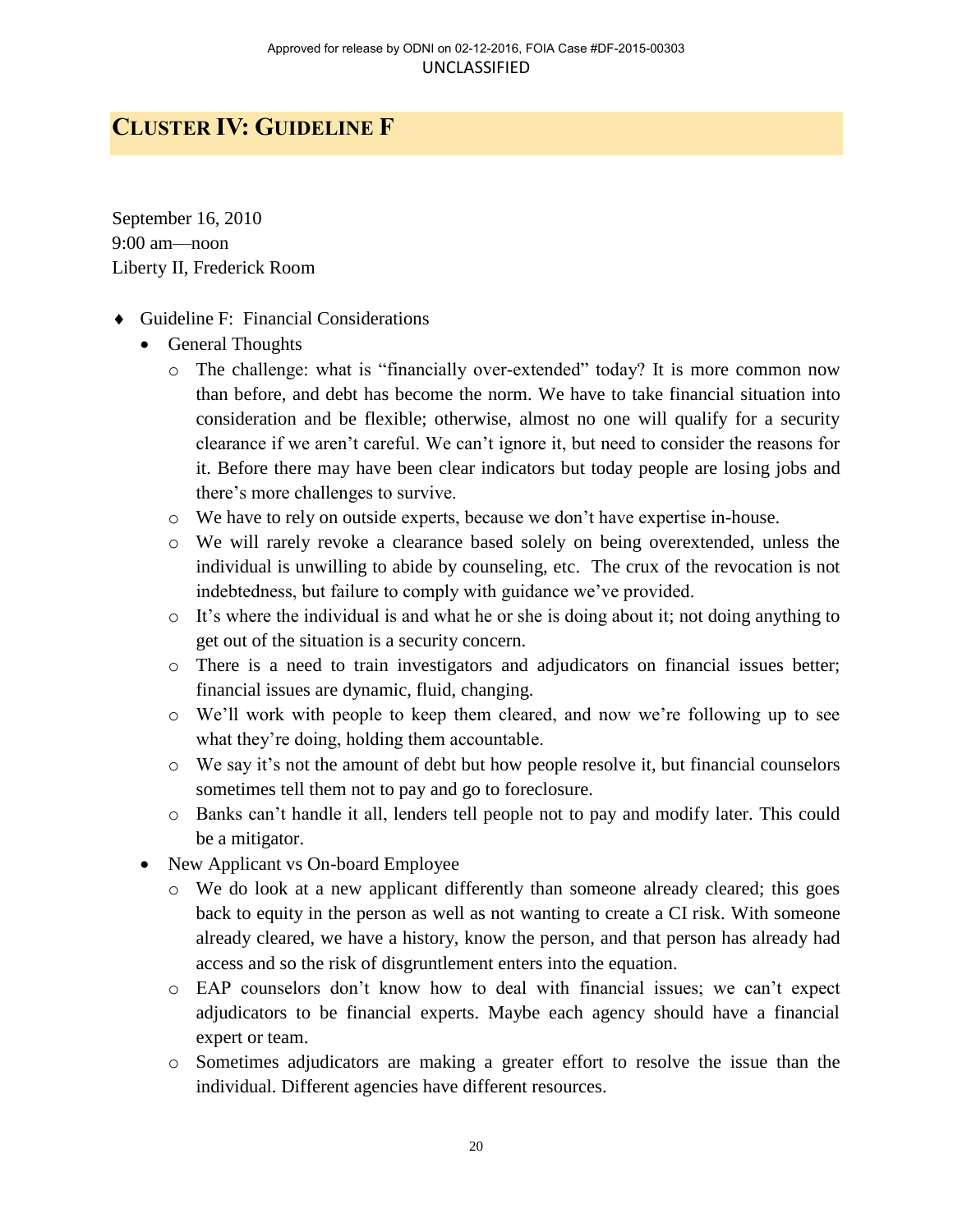- o Different agencies also have different thresholds, it's all relative. Maybe evaluations should be based on a calculated percentage, not a fixed dollar amount.
- o We've become more credit counselors and hand-holders, basically forcing people to prove good-faith efforts to get out of debt and maintain financial stability. At what point do we quit all the hand holding?
- o We look at the pattern—spending or circumstance? It's not that we are necessarily seeing more, just different types.
- o Look at the reasons. Thresholds are just a number, meaningless in themselves. Does a short sale mean that someone is going to disclose classified information? Or is it just a responsible individual who is currently facing a hardship? Adjudicators need to analyze the data.
- o Most agree that they're seeing proportionately more financial cases.
- Responsibility vs Risk Vulnerability
	- o There is a CI utility to gleaning financial information.
	- o Using debt-to-income ratio and other such measures, we can put people into risk groups.
	- o Put the burden on the employee—point out where to go and then follow up.
	- o With employees, there's an investment and an added trust factor, a history of dependability, etc.—a history of not being dependable. Either way you know more about them.
	- o Have applicants provide information/proof of what they're doing to resolve their financial issues. Give them a warning letter up front and then follow-up.
	- o Look further than payment plans because sometimes people just set them up to please you and not really to follow through.
	- o Guidelines are about whether or not someone is trustworthy and reliable. Do people abide by the commitments that they make? Finances fall here and if they cannot handle those obligations, what do they do to fix their problem?
	- o Perhaps an element should be added under mitigating conditions about sticking to a payment plan.
	- o Some disqualifiers could be brought together with a separate guideline for affluence and gambling.
- The text of Guideline F
	- o Concern (18)
		- "engage in illegal acts..."—Is there a better set of words to say this?
			- Suggest "improper acts" or "questionable acts."
			- Change to "…to engage in illegal *or improper behavior* to generate funds."
	- o Disqualifying Conditions (19)
		- 19(a): add "agree to financial commitment."
		- <sup>19(a):</sup> "inability" and "unwillingness" are so different, they should be separated out.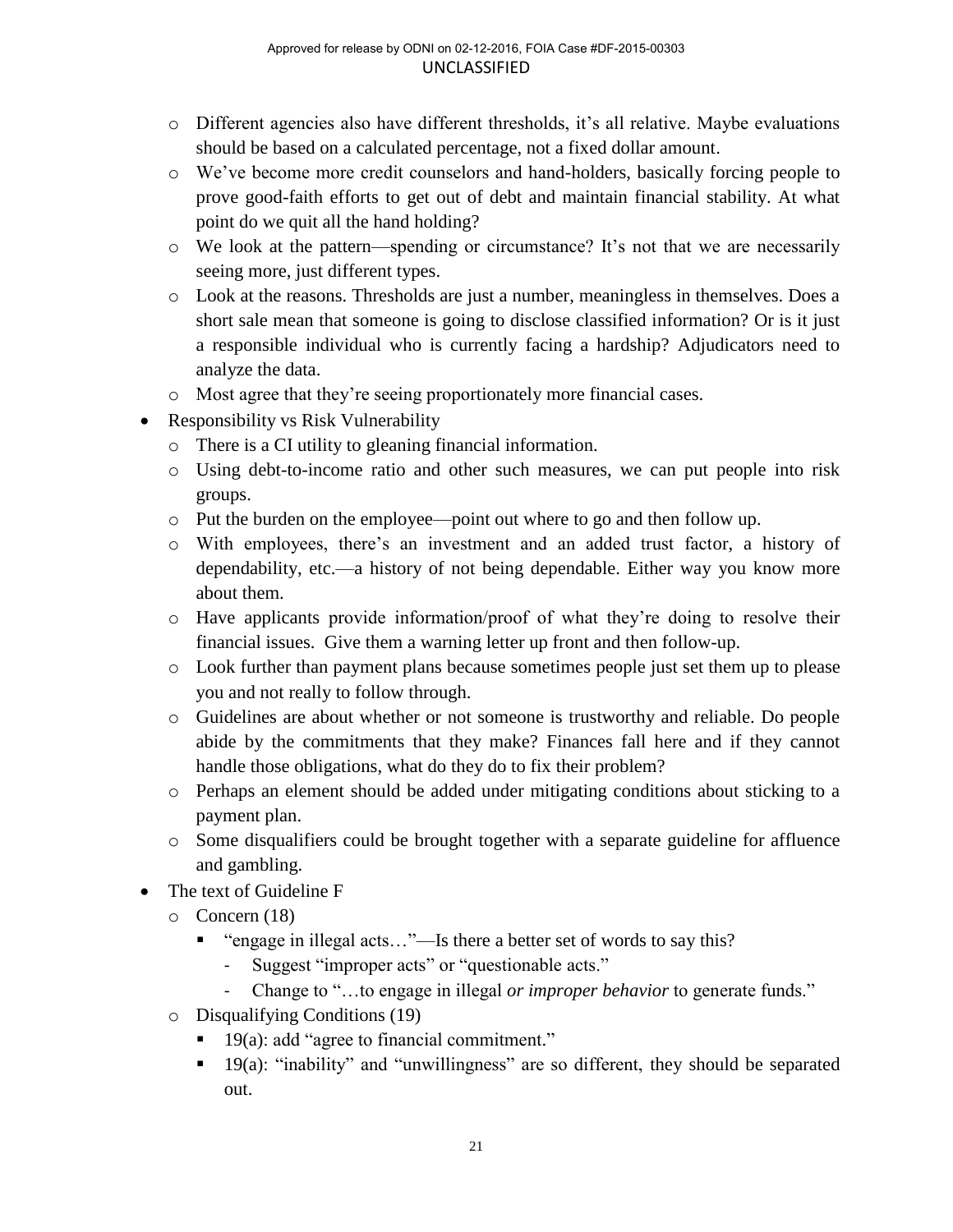- "Inability" is a security concern mitigated by circumstance, it's more of a risk for coercion or a vulnerability to do something to get out of debt.
- Inability and unwillingness are on different levels—inability is out of control, unwillingness carries more weight.
- 19(b): dislike "frivolous" because it's too subjective.
	- Could leave the term "frivolous"—not meeting daily necessities but spending money on other things.
	- Keep "irresponsible" and remove "frivolous."
	- Keep both because they give another layer, extra guidance.
- 19(b): "evidence of..." should fall under 20, this piece ending after "spending."
- $\blacksquare$  19(b) seems redundant with 19(e).
- $19(e)$  could still be spending on necessities whereas  $19(b)$  is showing irresponsibility.
- 19(b): add "and adhere to a realistic plan"—which provides evidence of accountability.
- Consider 19(a) as being predictive, while 19(b) deals with things that have already happened.
- Debt-to-income ratio is not a security issue if you're paying the bills. How far down the road do you go?
- $19(c)$ : add "recurring pattern of financial difficulties" or "pattern of recurring financial difficulties."
- There should be something about progressive discipline, failure to follow prescribed X by agency.
- $\blacksquare$  19(d) is a suitability issue.
	- But it provides overlap, rather have it.
	- There is no intent for guidelines to be mutually exclusive.
- 19(d): consider adding "mortgage fraud."
- 19(d): anything under 19(d) will go back to Criminal or Personal Conduct, so don't take it out, we don't need X number of examples.
- $\blacksquare$  19(d): perhaps we could include a prompt here to look at J or E.
	- Prompt would be better placed in the ADR.
- 19(f): one addiction closely related and not listed is shopping addiction, or "spending related to addictive behavior."
	- 19(f): Or "other forms of addictive behavior."
- 19(f): we can't capture everything, so keep the catch-all of "other issues of a security concern."
- 19(f): if we remove 19(f), we don't lose anything—if we discover the debt is because of drugs, it ceases being a financial issue and becomes drug issue.
	- Good to keep because it serves as a trigger for inexperienced adjudicators.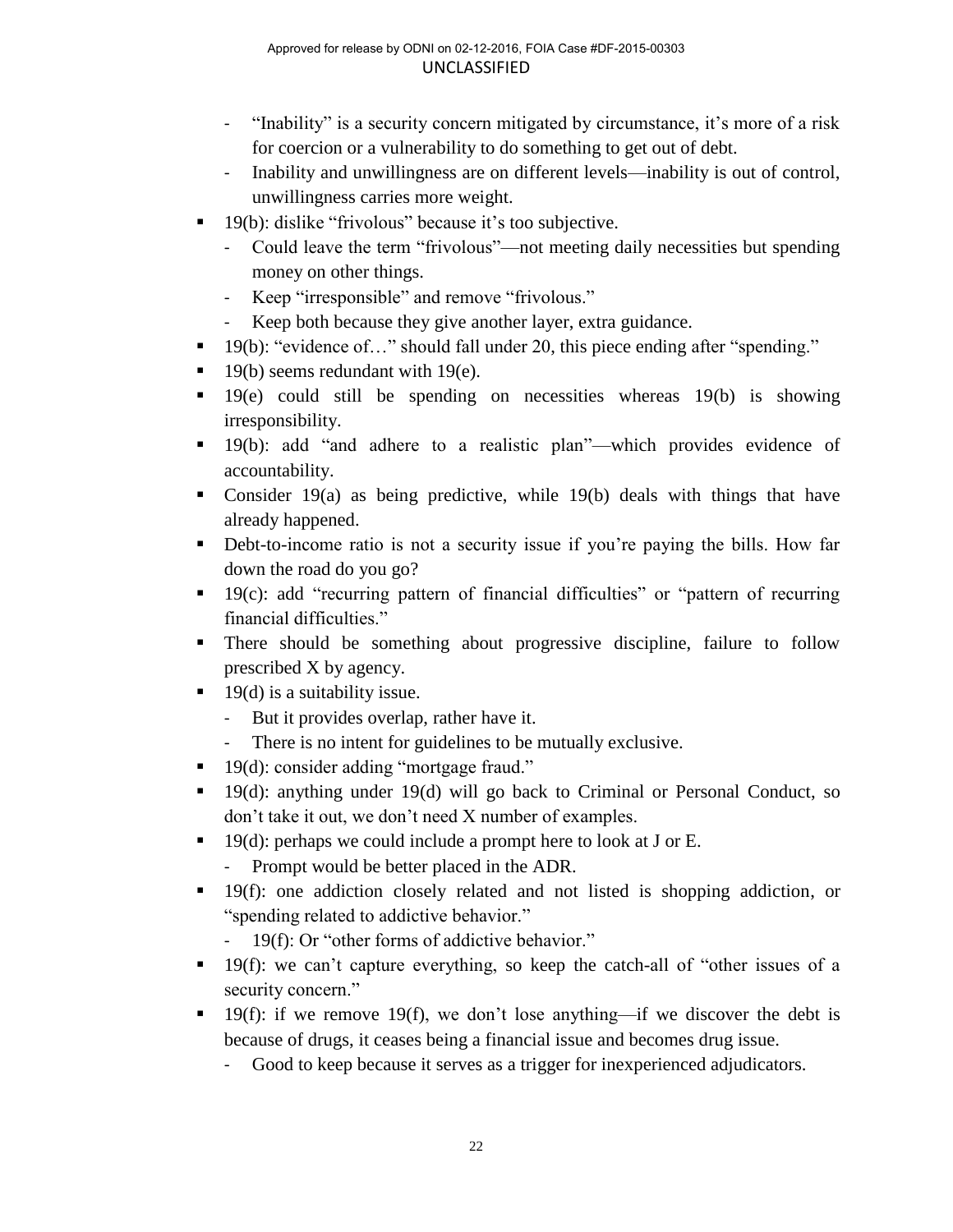- 19(f): are we assuming drugs, alcohol, etc. problems are the Subject's and not a family member's?
- $\blacksquare$  19(g): a higher proportion of spies blew off taxes even when there was no indication that they couldn't pay. Perhaps they were afraid of reporting because of their unexplained money or because their lives were just so out of order; regardless, there was a relationship. Yet because of small number of espionage cases, it's not a predictor.
- $19(g)$  is important because it's a direct affront to the employer; we should include federally backed education loans.
- $\blacksquare$  19(g) could also include court-ordered child support payments.
- 19(h): we don't need "unexplained" at the beginning because it's redundant with the rest ("that cannot be explained.").
- $19(h)$ : FINCEN does two types of checks, criminal and non-criminal inquiry; information found here is for lead purposes and cannot be used in appeals processing.
- 19(h): we will never use this for revocation, it's used for an investigative lead and the unexplainable will fall somewhere else—this piece can be wrapped up under the Concern (18)*.*
- All agree that it is worth keeping unexplained affluence as a flag to search for the reasons for the unexplained affluence.
- 19(i): change to "compulsive or addictive behavior," gambling being an example.
- 19(i) should be kept in; it could stand alone, especially with internet gambling.
- o Mitigating Conditions (20)
	- $\blacksquare$  20(d): "initiated and adhering to..."
	- $\blacksquare$  20(d): Remove "overdue"—it is implied.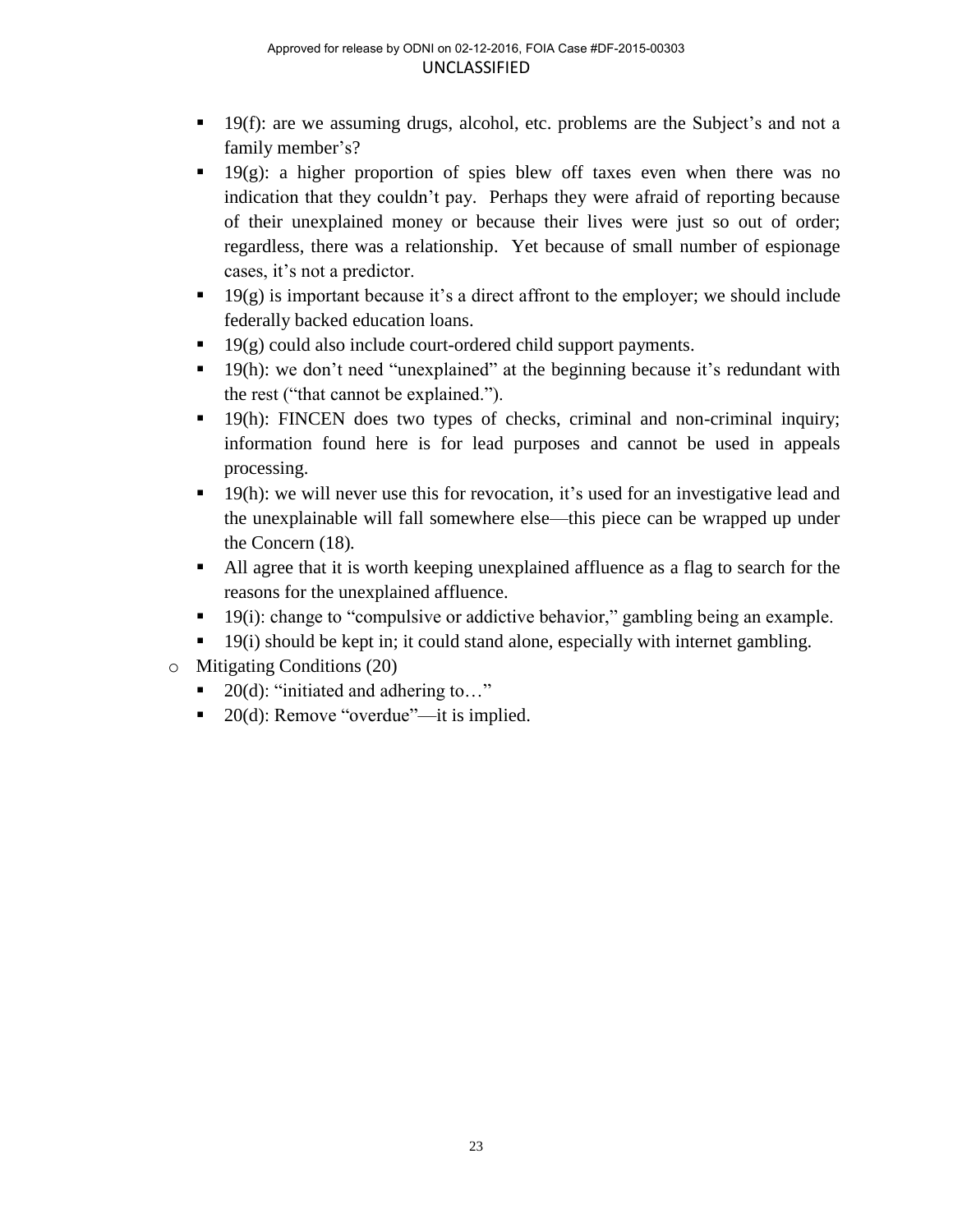# <span id="page-26-0"></span>**CLUSTER V: GUIDELINES K AND E**

September 30, 2010 9:00 am—3:00 pm Liberty II, Annapolis Room

- Guideline K: Handling Protected Information
	- Concern  $(33)$ 
		- o The concern is not only government but corporate secrets as well; anyone lax in the private sector will probably be lax elsewhere.
		- o Consider including *proprietary.*
		- o *Protected* is the broadest term; *classified*, *sensitive,* and *proprietary* are descriptions of what is protected; include all these under the Concern (33). If clearly defined under the Concern, it won't be necessary to repeat them throughout the guideline.
		- o We should include *PII* too, people only think of this as dealing with classified information.
			- *PII* is too specific, where do you stop?
			- *Classified* and *sensitive* are good generic terms.
	- Disqualifying and Mitigating Conditions (34 and 35)
		- o There are problems with photos and other images from combat zones; these need not be classified but can nonetheless cause risk or bring harm by including some sensitive site in the background.
			- 34(c): add "images" after "reports, data..." and "sensitive" after "or otherwise handling…"
				- Remove "palm" (outdated).
				- Remove all examples after "unapproved equipment" and replace with "or other unauthorized media device."
				- Could also include "manual."
				- "Information" should be modified by "protected.".
				- We may want to include something about "of a public nature."
		- o May want to include examples on each under 34 so know what is meant
		- o The ADR and other reference materials exist for further explanation; the Guidelines should not try to be so very specific.
	- Other observations.
		- o 34(a) is too long; it should end after "unauthorized persons"—it covers everything.
			- Put additional clarification in ADR specifically for new adjudicator who may not know who falls into this category.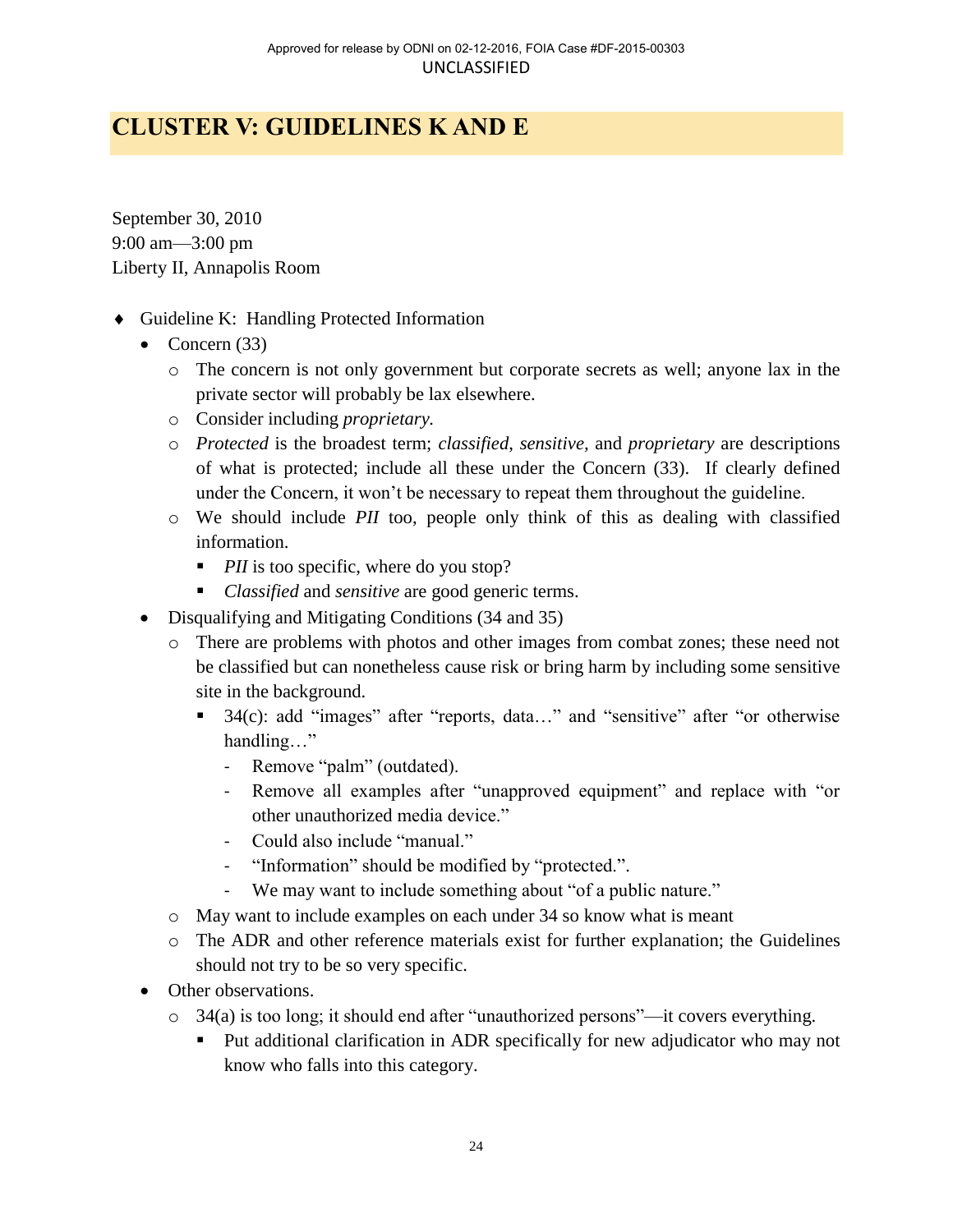- Too much specificity can make it difficult to use, but this goes back to foreign threat briefings and is useful.
- o 34(e): replace "copying" with "modifying."
- o There is a need to keep the evolution of technology in mind; the guideline needs to be broad and flexible to be usable next month and next year.
- $\circ$  34(g) and (i): both address a failure to follow rules and regulations; why are they separate?
	- $\blacksquare$  34(g) relates to security violation, while in 34(i) there was a compromise/loss and so it is harder to mitigate.
	- It is important whether or not someone reported the problem; the behavior is same but the intention is not.
- Would reporting be a mitigator?
	- o Yes, people need to report even when not in their best interest.
		- New adjudicators may not realize the significance self-reporting plays in an incident, especially if it's the first one.
	- o There is a need to take into account the number of instances; a fifth incident of the same behavior may have been reported but by then it would no longer be a mitigator.
	- o Pattern is important; 34(h) could be reworded to include pattern since it already mentions habits.
- Is language in 35(a) sufficient to reflect pattern and prompt reporting?
	- o If a mitigator is added, it should include four elements: the violation was inadvertent, it was promptly reported, there is no evidence of compromise, and it does not suggest a pattern.
	- o Suggestion to go back and look at the front-end language (adjudicative process language).
- Guideline E: Personal Conduct
	- Concern  $(15)$ 
		- o We talk about personnel security in multiple ways, maybe instead of "security clearance process," the guideline should use "security clearance-related processes."
		- o 15(a) and (b) are separate because they don't allow the investigative phase to be completed and therefore preclude gathering enough information to make a valid determination.
		- o We can't let individual attitudes about security to become the main focus in investigation when other substantive issues are putting the clearance at risk.
			- It may be acceptable if a mitigator speaks to it, but sometimes adjudicators are doing more work to help people applying for the clearance than they are themselves.
			- We need to decide if someone should hold a clearance by looking at whole person; we may need to take attitude into account that sometimes an individual is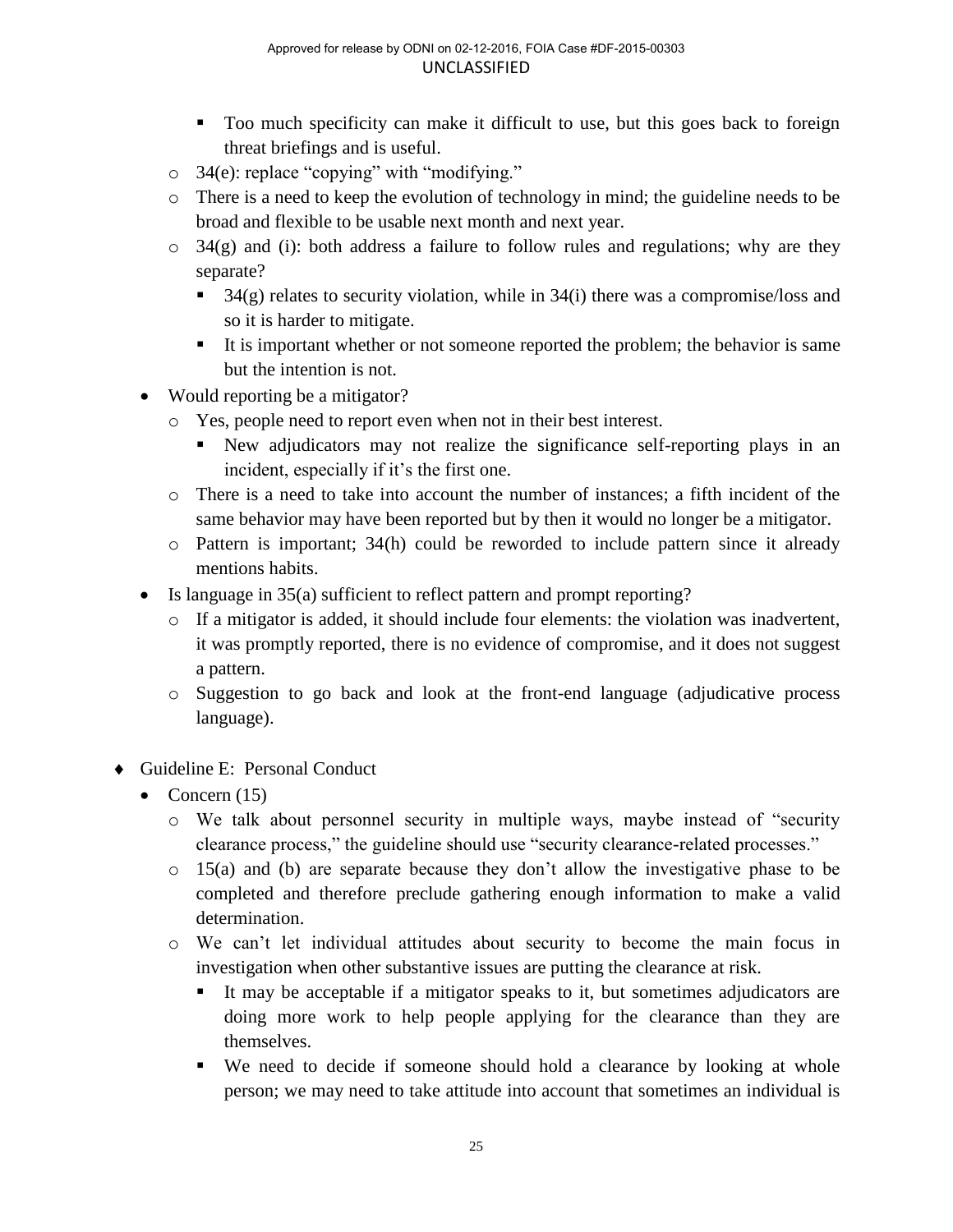not fully informed—but if there is still a failure to cooperate after an opportunity to clarify, than the clearance is denied—it is stonealling the process.

- There are often problem getting documentation.
- There is a need to differentiate between refusal and just slow.
- o Consider including "sensitive": "to protect classified and sensitive information."
	- The Guidelines' express purpose is to support determinations of eligibility for access to classified information; consistency dictates use of "classified" only here.
- $\circ$  15(a) might include engaging in countermeasures during the polygraph—it already includes medical and psychological evaluation and not every agency does those, either.
	- If the polygraph is necessary condition for employment, it should be called out.
	- We may need to say "an authorized polygraph"—we have to be careful because a person may be allowed to refuse a polygraph in some instances.
- o 15(a): suggest "security processing" should become "personnel security processing."
	- Disagree: what about failure to complete FDF? That could be CI, not personnel security.
	- Don't include "personnel" so as to keep it more broad.
- o Regarding "full, frank, and truthful" in 15(b): there are always complaints about piece-mealing and having to go back multiple times—the "and" should stay; there needs to be all three. (All agree.)
- Disqualifying/Mitigating Conditions (16 and 17).
	- o The "full, frank, and truthful" of 15 are not covered.
		- **Merging the language puts things out of context—15(a) and (b) are separated out** because they stop the process.
	- o 16(a) relates to completing forms, 16(b) to interviews.
	- $\circ$  16(d)(1): remove "other" in front of "government protected information."
	- o 16(c) and (d): remove "other" before "single guideline" and "guideline."
	- $\circ$  Combine 16(c) and (d).
		- Disagree: 1-4 following 16(d) is not applicable to 16(c).
	- $\circ$  What is the need of 16(d)?
		- One of the things caught here is sexual fetishes/deviations.
			- Then it should be called out in guideline D.
			- Guideline D focuses on more criminal and psychological aspects.
			- Some CAFs will apply Guidelines D and E—there's a disconnect
			- If it's not illegal and not a psychological problem, then it isn't disqualifying.
	- o 16(e) covers prostitution and affairs as well.
		- Prostitution is legal in some places in the U.S.
		- Even if it isn't illegal, someone still may be vulnerable because of it.
	- o Vagueness of 16(e).
		- Yes, it's vague, but the appeals process should be the checks and balances.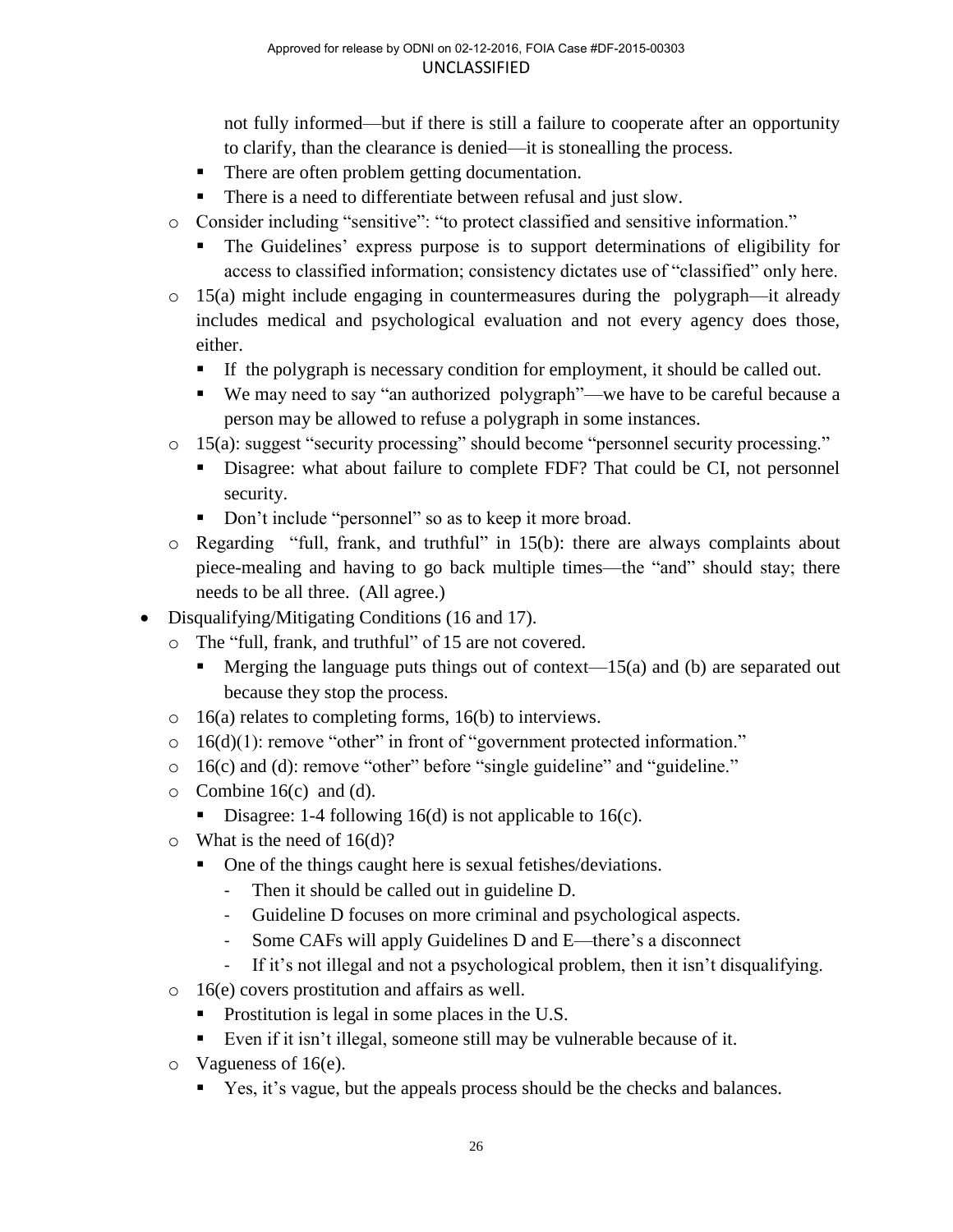- $\blacksquare$  It also gives examples, which limits first half.
- $\blacksquare$  16(e)(2): why is there the part about "...and may serve as a basis..."?
- By inverting legal and illegal, it captures concept of judgment.
- This is invoked only in overseas environment.
- The limiter is on  $(2)$  not on  $(1)$  because we care about  $(1)$  everywhere but about (2) only in another country.
- Suggest that the end of  $(2)$  should cover both  $(1)$  and  $(2)$ —the FBI spends lots of time chasing spies here in the U.S.
- Suggest stopping after "…in the United States": strike out the rest.
- Suggest breaking  $(1)$  and  $(2)$  out for readability.
- $\circ$  16(g): do we need to expand beyond criminal? Maybe the activity was not illegal.
	- If broadened, where do you stop?
	- " "Known" associations could be a mitigator— $17(g)$ : "association with persons" involved in criminal activities *was unknown*, has ceased…"
- o Consider 17(a) and (b).
	- If adding something about the polygraph under  $15(a)$ , do we need something here under the mitigators regarding polygraph? A person may have medical documentation to support not being able to undergo a polygraph.
	- 17(b) reads oddly, it needs "the" before omission and concealment.
	- $\blacksquare$  17(c): if you accept time as a mitigator, then you're left with it being intrinsically vague.
	- $\blacksquare$  17(d): how much counseling is required?
		- The point here is the intention is to change behavior, not actually having done it.
		- Don't forget the caveat "unlikely to recur."
- Does it make sense to keep Guideline E as is or separate the two parts out?
	- o There are advantages to having a separate guideline for failure to cooperate and material falsification: applicants and employees are not providing what adjudicators need.
		- People look at E as suitability; it would be more enlightening if broken out.
		- Security cooperation is important enough to call out as a separate guideline.
		- It is significant enough to call out on its own and doing so would benefit the adjudicative process.
		- It already is basically separated out, and so it wouldn't be a substantive change, just in presentation.
		- That's why you break out alcohol and drugs, otherwise everything falls under E.
		- Break it out, especially with the expanded SF86, cooperation part is important.
	- o It helps adjudicators to have consistency and continuity; if there's no compelling reason to change it, then keep as is
		- Keep as is; otherwise, we'll have many short, independent guidelines.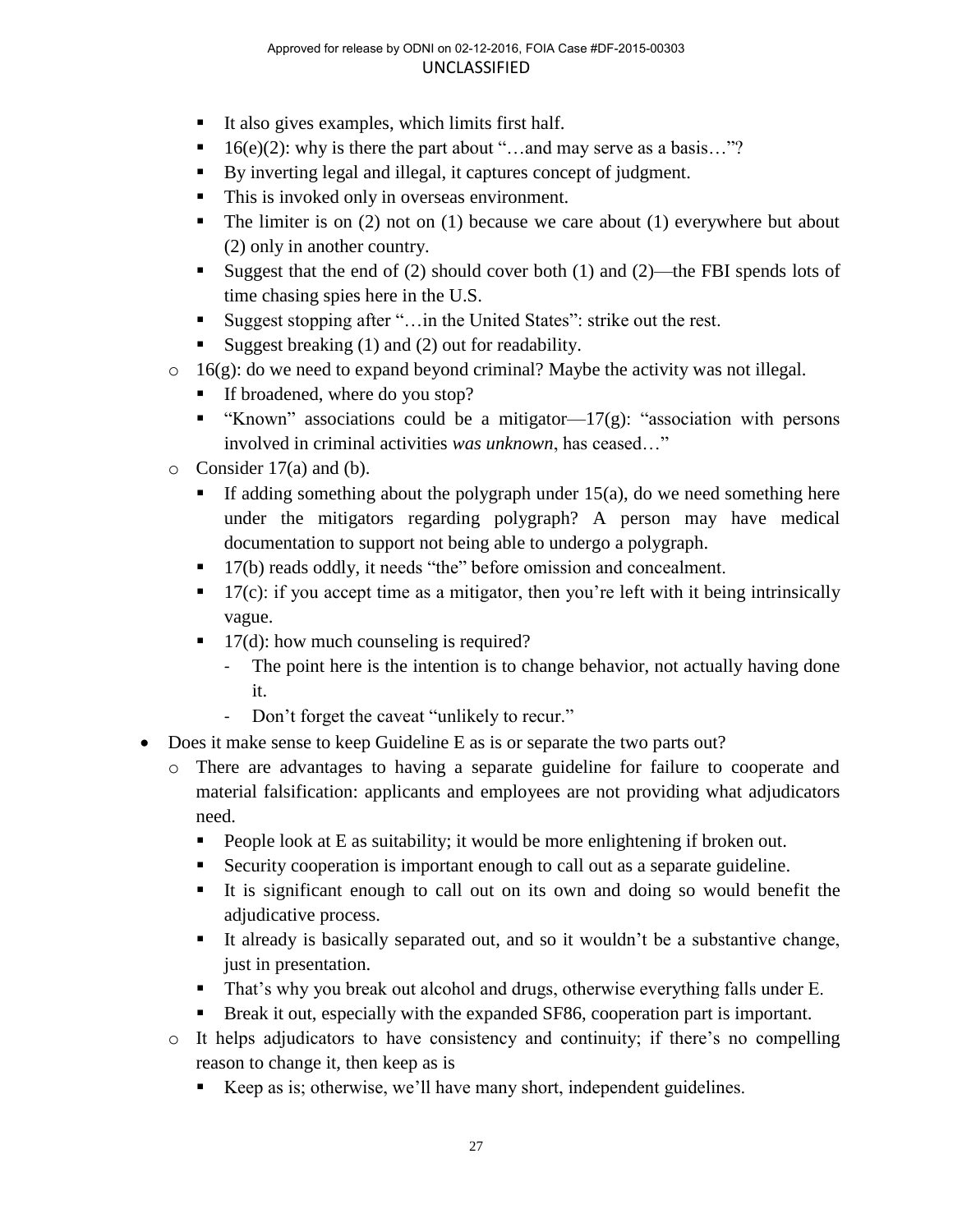- Titles are less important than the disqualifiers and mitigators within them.
- Breaking it out makes it look like we are punishing people versus showing the nexus between that and the ability to hold national security position.
- We shouldn't lose track of the whole person concept—we're supposed to be looking at cases holistically.
- Miscellaneous
	- Suitability and security guidelines don't match up—is there a reason why?
		- o The investigative model is aligning the two, why not the adjudicative model?
	- There is a disconnect between suitability and security with regards to  $17(a)$ —this may be a mitigator for security but it is *not* for suitability.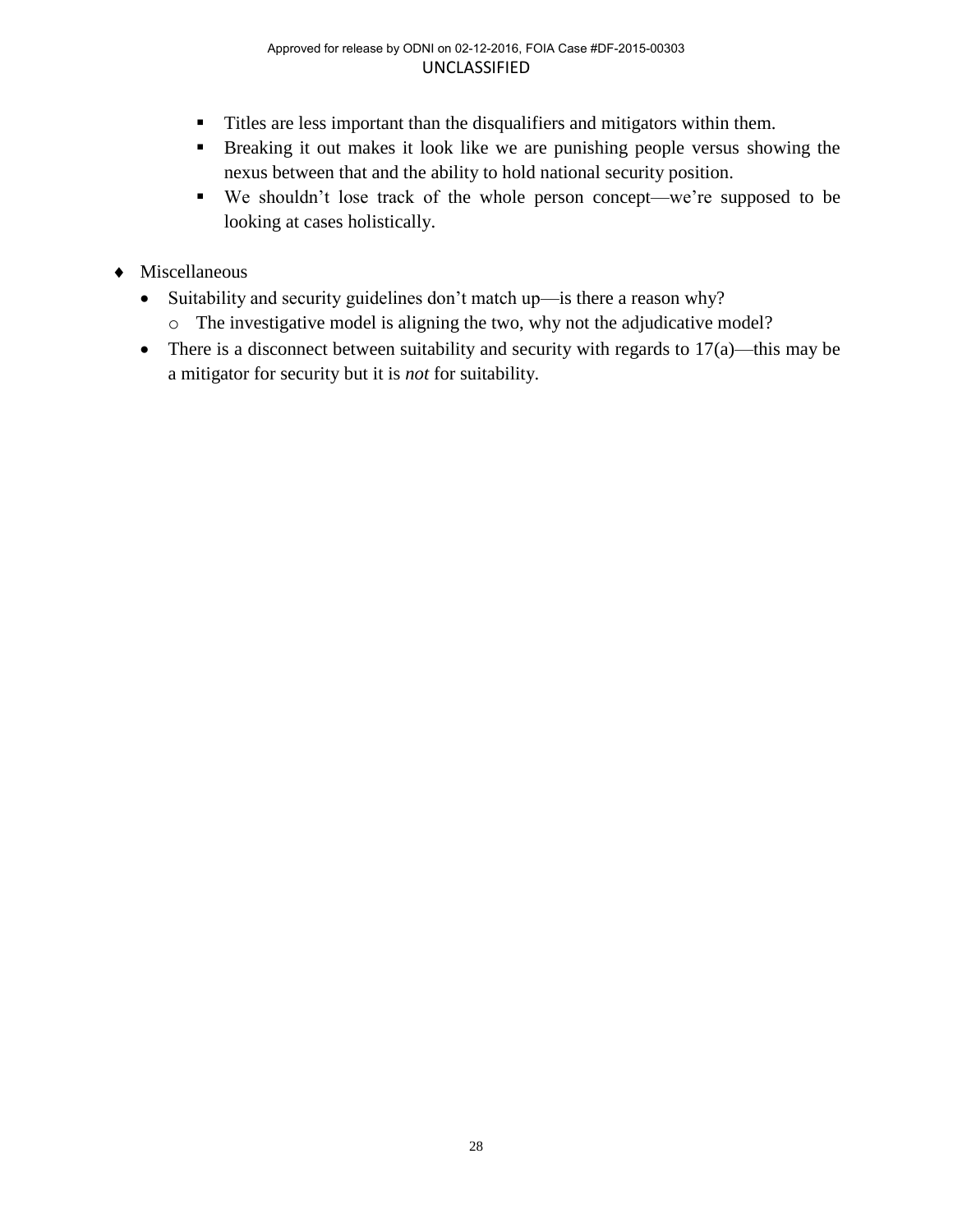# <span id="page-31-0"></span>**OVERARCHING ISSUES**

November 11, 2010 9:00 am—3:00 pm Liberty II, Montgomery Room

Consider rearranging the Guidelines into a more functional order.

Pros Cons Grouping may make sense Logical to group K-L-M after A-B-C

There aren't that many guidelines for it to make a difference Order isn't important in any event

- All guidelines are important, and order does not imply priority; changing the order calls for a good reason to do so; it is not necessary to weight the guidelines.
- Moving K-L-M up after A-B-C creates a more logical flow by having, separating CI/security concerns from other factors.
- Moving and relabeling guidelines could result in more confusion (what is guideline D today becomes guideline G tomorrow—or guideline 7 or some other, new designator) than benefit of moving; there appears to be no compelling need to change the order; keeping consistency has value for adjudicators.
- One change is going to change all the letters anyway—adding a new guideline, for example; may need to change from letters to numbers
- The resulting structure would be good instead of a hodge-podge we do it in the SF86, why is this different?
- $\bullet$  Strawman alternative order: 1-A, B, C, K, L; 2-M; 3-J; 4-I, D, G, H; 5-F; 6-E
	- o Too subjective, depends on agency's mission as to what's important
	- $\circ$  Concern E is not seen as important, put that at the bottom and it makes it worse
	- o Guideline I should be at the bottom because it requires an outside expert
	- o Add a caveat that the guidelines are in no particular order
- The group did not come to a consensus.
- Rename Guideline D to "Compulsive Behaviors" and add gambling OR create a separate guideline for gambling.

Pros Cons Outside experts' observations regarding risks of gambling

Why call out gambling and not other compulsive behaviors?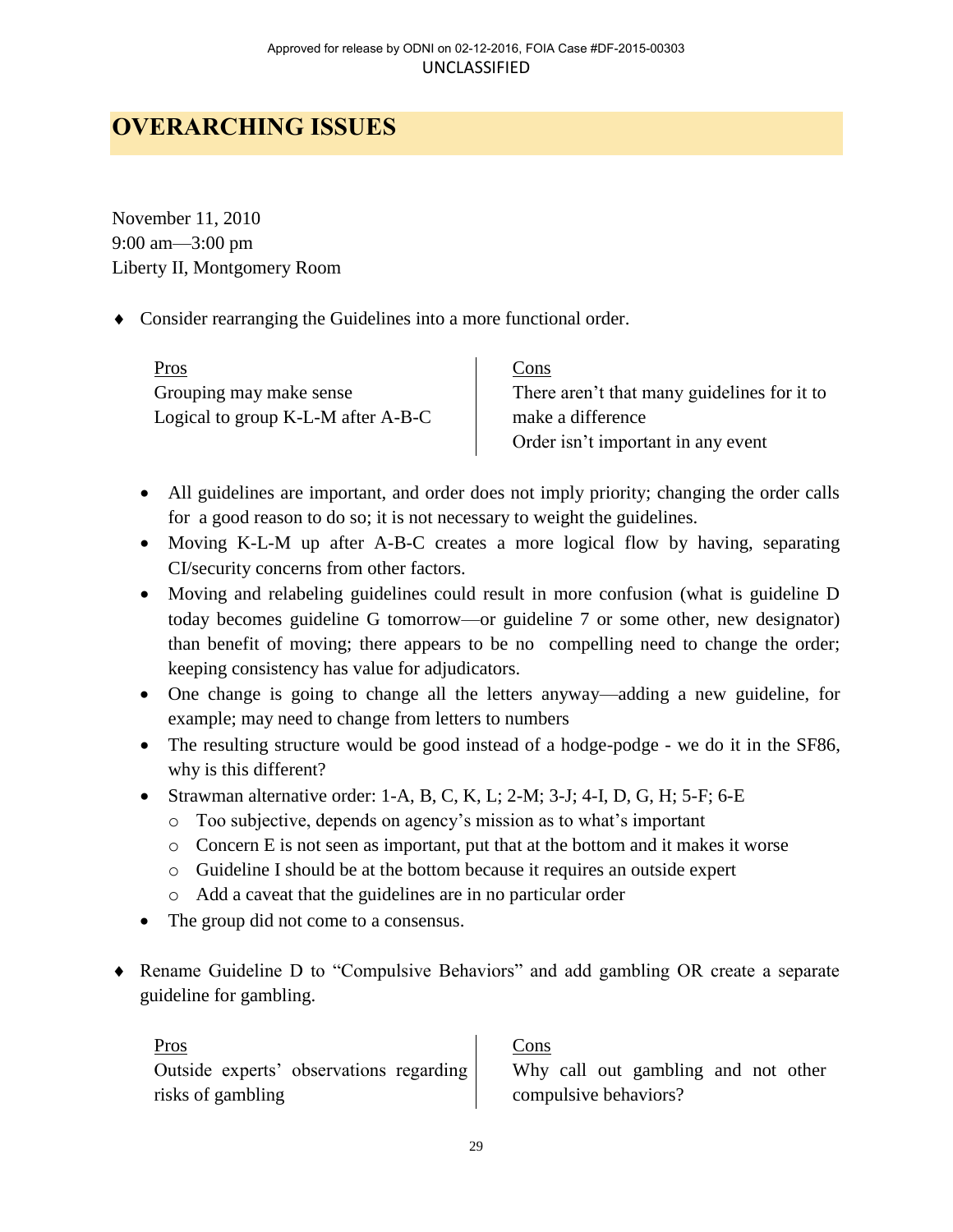- Concerns about creating a separate "compulsive behavior" guideline, since gambling only comes into play when its related to a financial issue.
- But: gambling that reaches the level of a diagnosable mental health disorder is an issue even if the person should win, break even, or be able to absorb the losses incurred.
- Gambling is a subset of mental health, so adding a new guideline seems arbitrary; should we change "sexual behavior" to something else such as "Compulsive Behaviors"?
- Arguments could be made for other areas of concern, such as white-collar crime with its analogues to espionage; the danger is expanding the guidelines into unwieldiness.
- Move gambling under guideline I or keep in guideline F and add a cross-reference in guideline I
- "Sexual behavior" is a misnomer and has a negative connotation; keeping in mind the audience, should it be renamed to "high risk behavior?" Then it becomes the new catchall for drugs, crime, etc.
- Gambling is difficult to define since its cultural—it would have to be diagnosed
- The group did not come to a consensus.
- Consider the Concerns-Conditions-Mitigators structure currently used in each guideline. Is there a better way?
	- This structure is clear and helps adjudicators organize their thought.
	- Group consensus: The current concerns-conditions-mitigators structure works well and should be retained.
- Consider including a system of cross-referencing.
	- Alternative: add another guideline to address multiple issues.
		- o But this is one function of guideline E.
	- Maintain separation between implementation and substance.
	- Guidelines should identify the concern, relevant conditions, and possible mitigators, they should not address how to interpret specifics; nothing is an absolute, these guidelines are not standards.
	- It might be better in training or the ADR.
	- Group consensus: Add language to the preamble encouraging consideration of the relationships between the guidelines.
- Move "falsification" and "failure to cooperate" from guideline E to K *or* create a separate guideline.
	- The Guidelines should be about clearing people and not the ins and outs of security investigation; just leave it as is.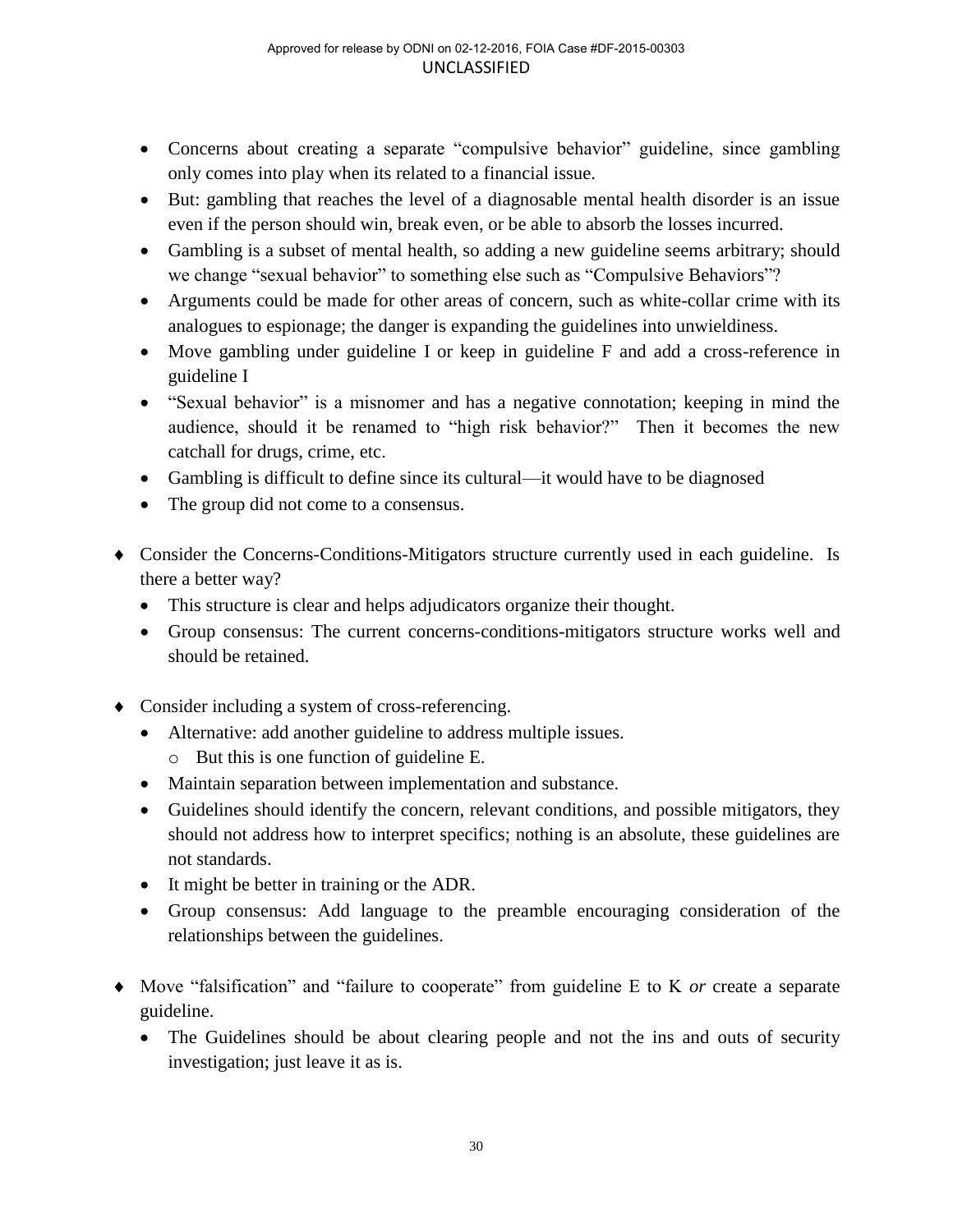- Beefing up the language could show the seriousness of falsification and failure to cooperate as unnecessary impediments to informed judgments.
- Combining falsification and failure to cooperate with anything lessens their importance.
- Guideline E is seen as a miscellaneous category; K is about more than protection of *classified* information (e.g., handing protected information in prior non-government nonnational-security employments), so adding cooperation with security processing to it would be incorrect.
- It's already highlighted as a showstopper at the tope of guideline E.
- If an applicant sees it out there, it may generate some self-selecting out of people predisposed not to cooperate.
- It would take away from the strength of K if it was moved there, doesn't fit there, but does as a separate guideline.
- Group consensus: Separate out as own guideline (N) titled "Falsification and Failure to Cooperate with Security Processing."
- Resolve how to treat foreign passports in guideline C (disconnect between 2005 guidelines and ICPG 704.2).
	- ICPG 704.2 version is more in keeping with current needs and concerns.
	- Group consensus: Adopt ICPG 704.2 approach government-wide.
- ◆ Rename Guideline C "Foreign Activity."
	- If the name is changed, elements of guideline L could move under here
	- What about the person who acknowledges foreign preference? Could be an allegiance or attachment issue
	- The conflict of interest issue could move to K (from L), but there's still the domestic component
	- Group consensus: Add "and/or activity" so guideline would read: "Foreign Preference and/or Activity"
- Consider combining guideline B & C.
	- The distinction is useful to maintain.
	- Group consensus: No, should remain separate as they are different enough.
- Emphasize behavior over sentencing in guideline J.
	- Behavior is of greater interest and concern than the fact of conviction or even arrest.
	- That said, there is value in capturing judicial outcomes.
	- Group consensus: Add language emphasizing behavior to the "concern" language of the guideline.